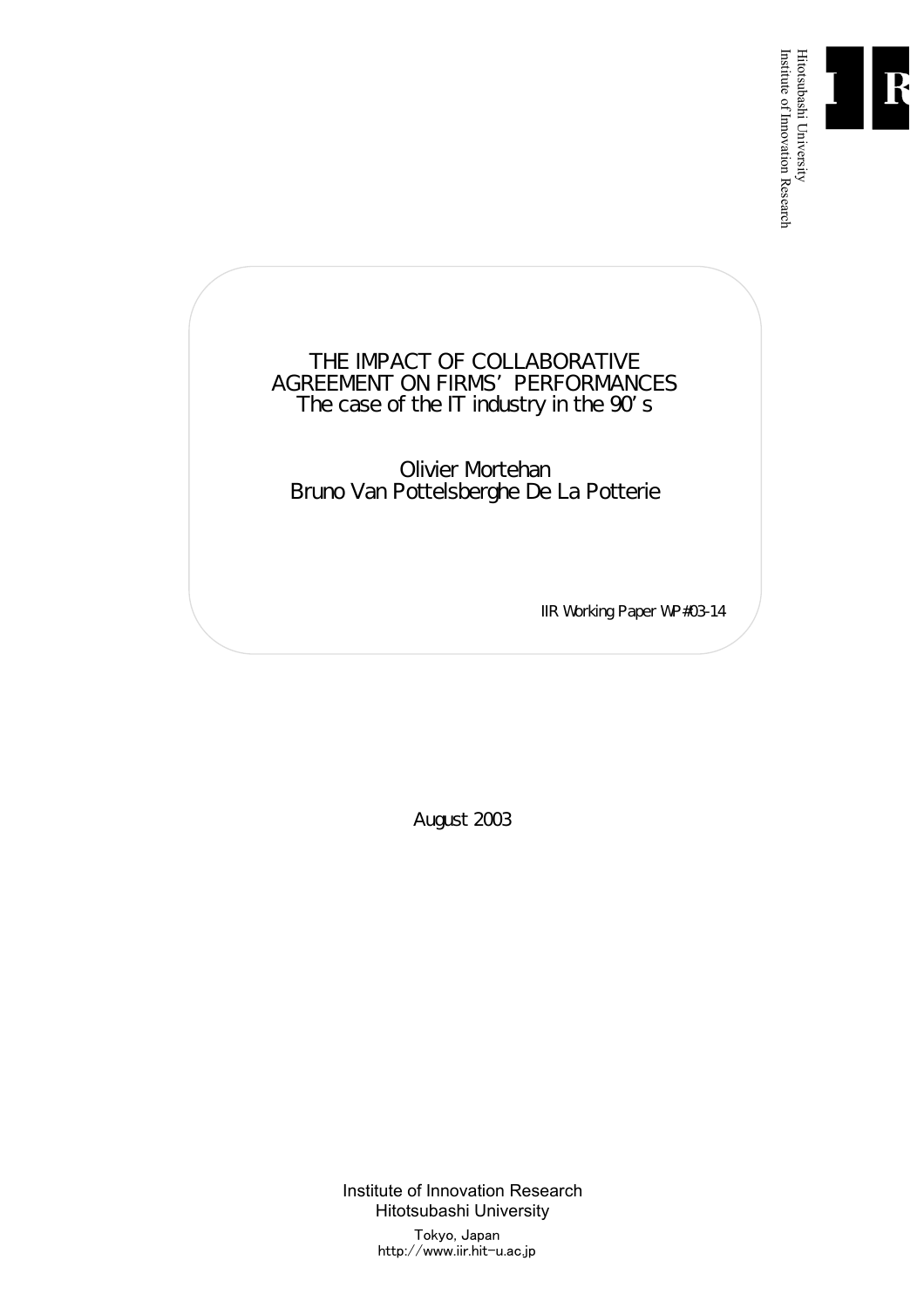## **THE IMPACT OF COLLABORATIVE AGREEMENT ON FIRMS' PERFORMANCES**

# **The case of the IT industry in the 90's**

Olivier Mortehan Bruno Van Pottelsberghe De La Potterie

August 2003

WP#03-14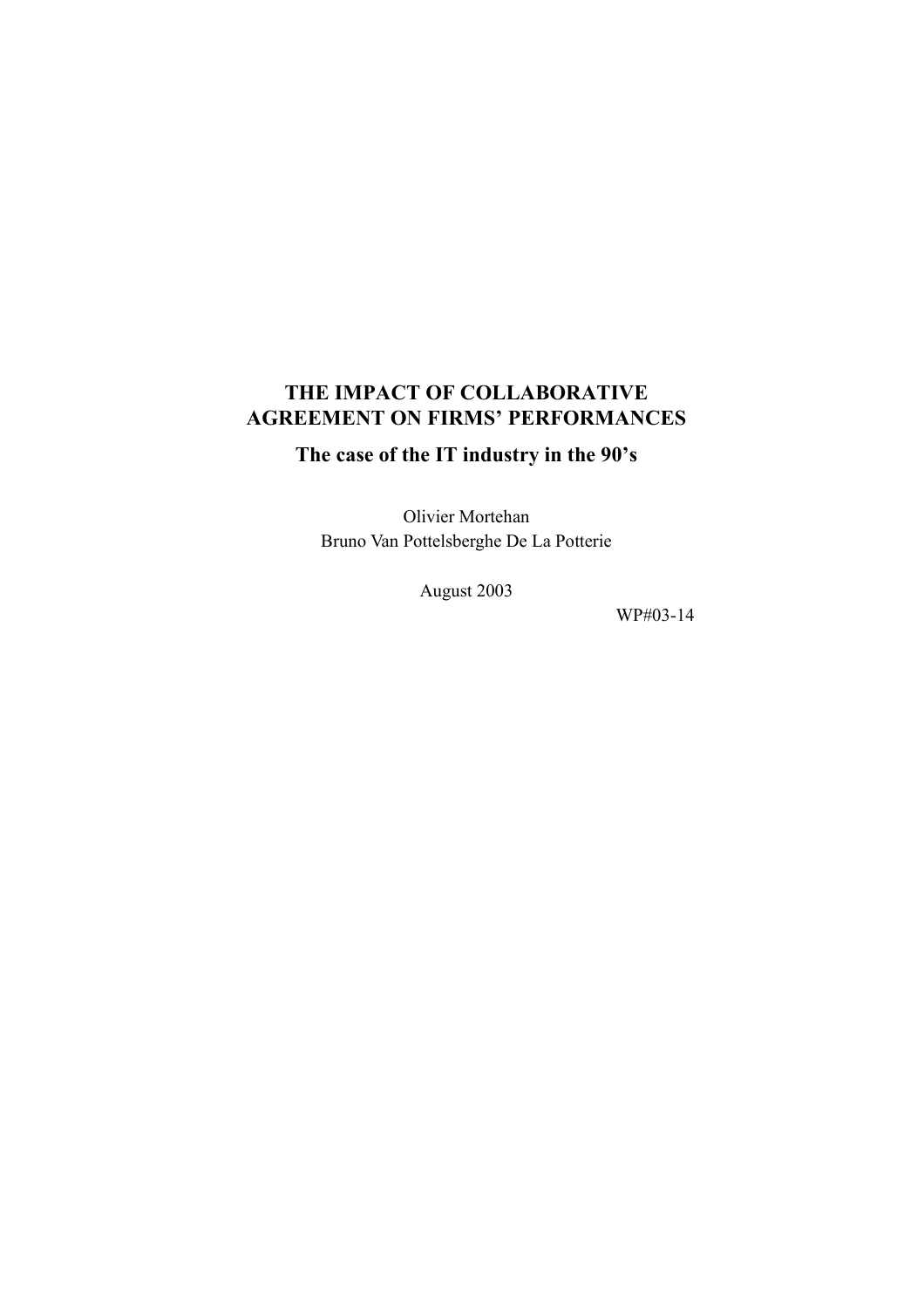## **THE IMPACT OF COLLABORATIVE AGREEMENT ON FIRMS' PERFORMANCES**

## **The case of the IT industry in the 90's**

**Olivier MORTEHAN<sup>¢</sup>** 

### **Bruno VAN POTTELSBERGHE DE LA POTTERIE**<sup>α</sup>

*ABSTRACT: In the I.T. industry, which was confronted to a major transition phase during the 90's, partnerships became a strategic component of the new "divided technical leadership" which emerged from the industry vertical disintegration. This paper attempts to evaluate the impact of 1676 partnerships on the financial performance (revenue and profit) and innovative efforts (R&D*  intensity) of 14 large firms and 725 of their partners. On average, there is a positive impact of *collaborative agreements on large incumbents and their partners' financial performance (revenue and income). These results vary according to the type, form and content of the agreement and according to the partner's field of activity. Incumbents get the most benefit from broad scope informal alliances while smaller and more hierarchical forms of partnerships (consortia, jointventures) do profit to their partners. For large incumbents, collaborative agreement are more effective when performed with partners from the services industry than with partners from the I.T. industry. The role of partnerships in such an industry transformation phase with heavy cost pressure is confirmed by the negative impact of collaborative agreements on internal R&D spending.*

*Keywords:* collaborative agreement, R&D intensity, financial performance, alliance, partnership, Information Technology industry.

*JEL:* C2, L11, L14

φ Send correspondence to O. Mortehan, Solvay Business School, Brussels University (ULB), CP 135, 50 av. F.D. Roosevelt, B-1050, Brussels ; email : Olivier.mortehan@ulb.ac.be.

α Solvay Business School, Brussels University (ULB), Centre Emile Bernheim and DULBEA, Solvay Chair of Innovation, email: bruno.vanpottelsberghe@ulb.ac.be. This research was partly performed when Bruno van Pottelsberghe was Visiting Professor at the Institute of Innovation Research, Hitotsubashi University, from July to December 2003.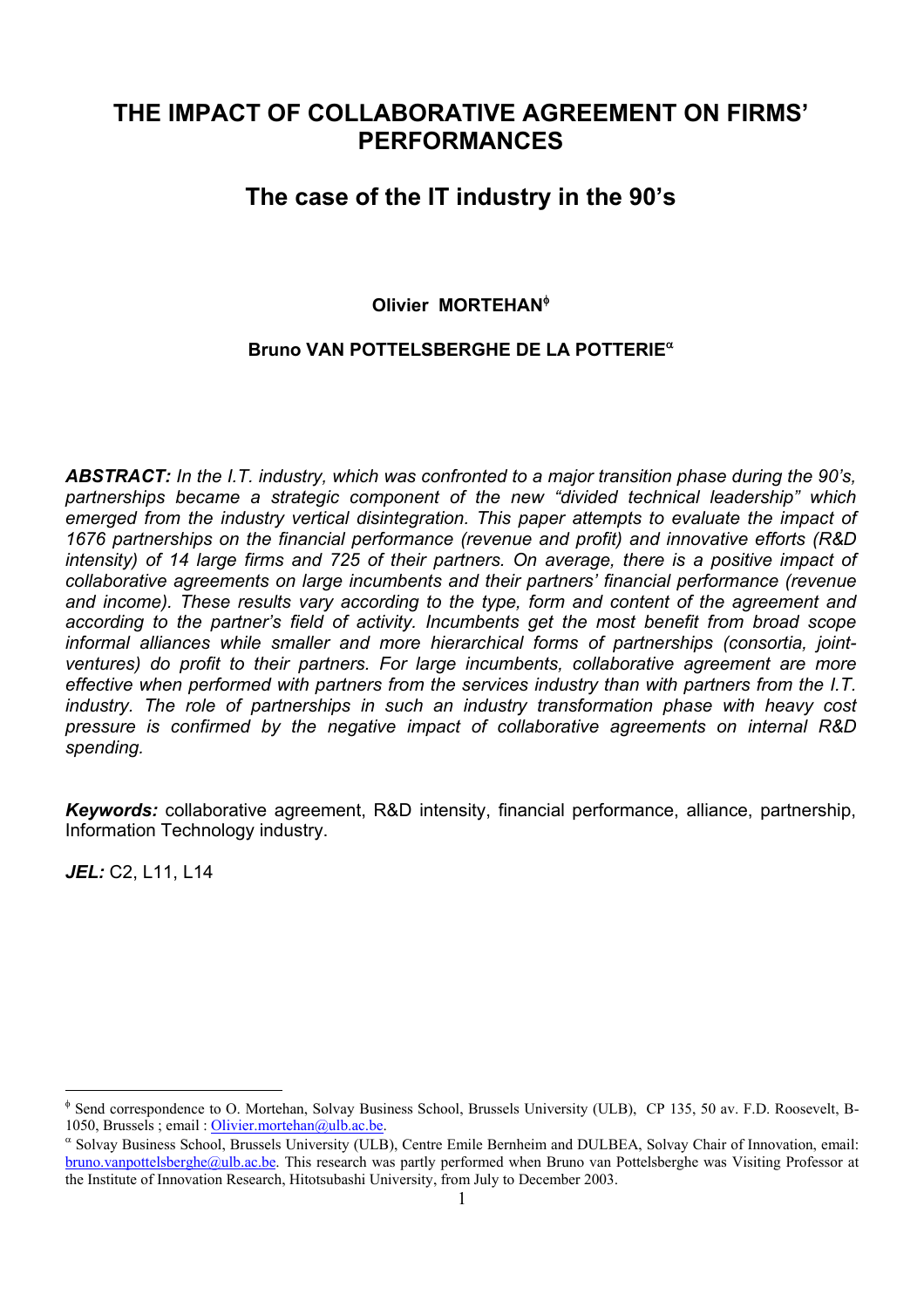### **1.Introduction**

Due to their proliferation, inter-firm relationships have received increasing attention from the scientific community during the last decade in order to explain their formation process or evaluate their impact on firms' performance. Most empirical investigations attempt to measure the relationship between partnerships and various financial performance indicators. In most cases, such financial indicators are based on short term stock value evolution (in the few days following the partnership agreement) and most empirical investigations focus on cross industry panel data.

The objective of this paper is to evaluate the impact of collaborative agreements in the I.T. industry on firms' financial performances and R&D investment. The contribution to this small but burgeoning literature has several features:

- by adopting business performance indicators such as firms yearly revenue and income, it looks at the impact of collaborative agreements on partners financial performance from a longer term perspective;
- by evaluating the impact of these agreements on both large incumbents and several hundreds of smaller and more specialized firms, it shows the two faces of the economic implications of partnerships;
- by analyzing the impact of these agreements on large firms' propensity to invest in R&D, it also looks et long term innovative efforts of large incumbents;
- by investigating systematically whether the type of agreements, their content, and their importance do affect their impact;
- by focusing on a single industry, the Information Technology (I.T.) sector, confronted to major technology and financial evolutions, it aims at identifying a link between firms partnerships strategy and the evolution of their performance and positioning during industry transformation phases.
- By using an original database composed of about 1700 collaborative agreements between 14 large incumbents and 725 small firms in the IT industry.

Such an approach has been chosen in order to test whether the growth of collaborative agreements formed by I.T. industry leaders in the early 90's can be interpreted as an attempt to absorb a major industry shock characterized by vertical disintegration and the emergence of "divided technical leadership".

The results show that the number of collaborative agreements does affect both financial and R&D performances of large incumbents and their smaller partners. The impact of these agreements depends on their size, type, content, and importance. These results lead to some important policy and managerial implications.

The next section focuses on the review of the literature. We identify six broad hypotheses that are to be validated in our empirical investigations. Section 3 concerns the empirical implementation. It presents the econometric equations, explains the construction of the database and defines the variables that are included in the model. The econometric results are interpreted in section 4 and section 5 concludes.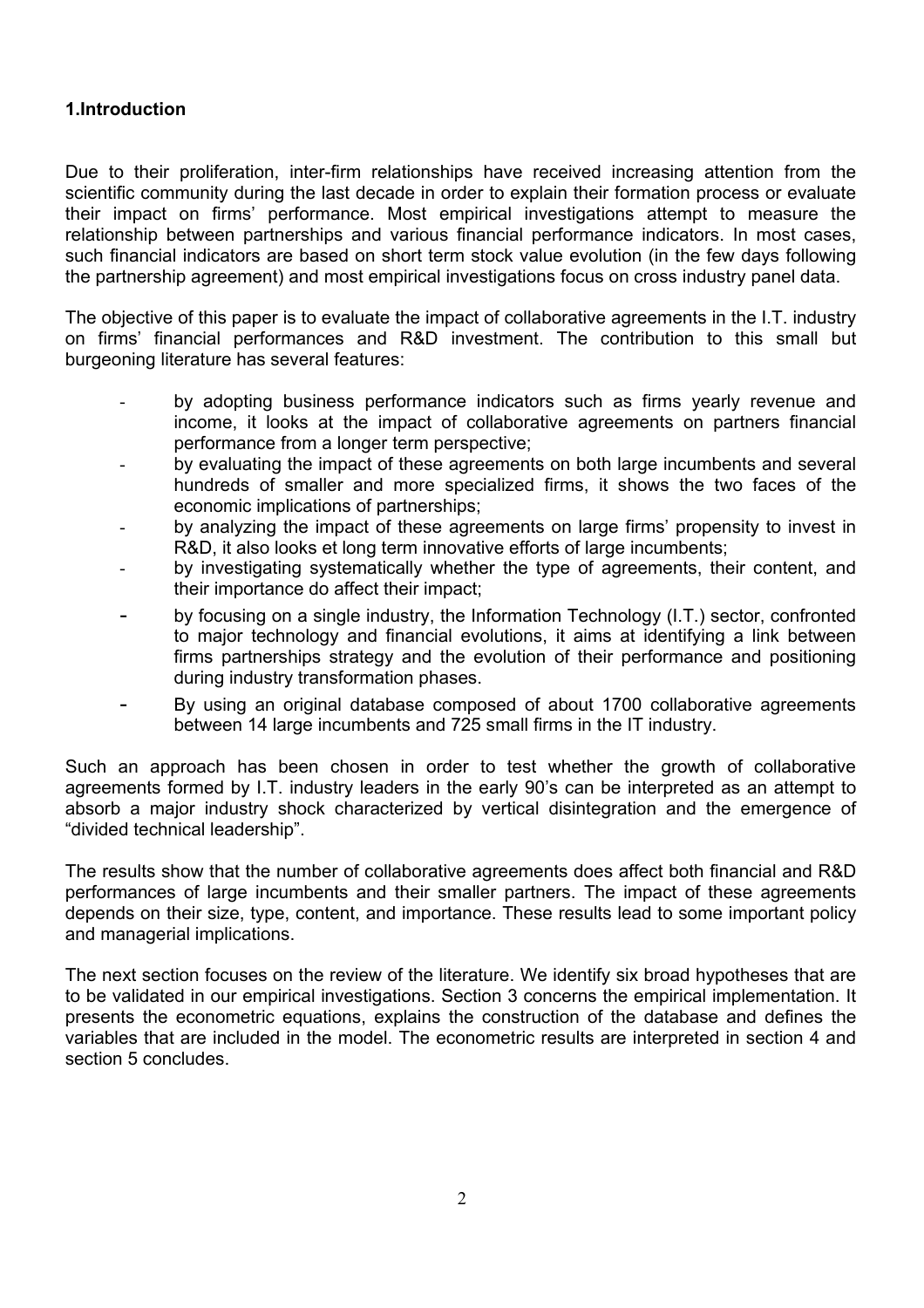#### **2. Setting the hypotheses**

According to Dussauge and Garette (1995), measuring the performance of an alliance is a complex task. Multiple factors contribute to performance. Among these factors they identified the number of partner firms (suggesting that performance decreases when the number increases), the degree of formalization of the alliance (supporting the idea that performance increases when equity or legal form is involved), the relative position of partners (a strong asymmetry would reduce the probability of a success), or the scope of the alliance (R&D, manufacturing, marketing).

The other dimension of the complexity of measuring the financial performance of alliances resides in the choice of the performance variables: should it be based on short term indicators such as stock price variations in the next days following the partnership or should it be made of longer term parameters such as yearly revenue, gross margins, income, ROE, productivity per employee etc.

Opting for short-term indicators can only be justified in efficient financial markets where the initial stock market response to a key event positively correlates to the long-term performance and value of the event. Kale *et al.* (2002) provide some empirical support for this efficient markets hypothesis by establishing a correlation between both short and long term parameters.

Going to the core subject of measuring the impact of partnerships on the financial performance of firms, most of the authors find a positive relationship between both variables. Based on 345 alliances in the I.T. industry, Chan *et al.* (1997) show that non equity alliances add value to the stocks in the few days after announcement. Baum and Oliver (1991) and Mitchell and Singh (1996) treated firm mortality as the performance variable and showed that alliances raised organizational survival rates. Powell *et al.* (1996) find that companies which had formed many alliances experienced accelerated growth rates. According to Stuart (2000), the greater the revenues of a high-tech firm's alliance partners, the higher the rate of sales growth of that firm.

Sarkar *et al.* (2001) suggest that alliance proactiveness and firm external embeddedness lead to superior market-based performance, and that this effect is stronger for small firms and in unstable market environments. It is during times when environmental changes are threatening to make existing sources of competitive advantage obsolete, when competitive landscapes are being transformed, customer demands are being redefined, and the value of existing competencies being questioned, that proactive alliance formation is likely to create greater value.

The first objective of the present empirical investigation is to test the hypothesis of a positive relationship between partnerships and firms financial performance in the context of the I.T. industry during its transition phase in the 90's.

*Hypothesis 1: Collaborative agreements have globally a positive impact on the financial performance (revenue and income) of large I.T. manufacturers and their partners during the 12 to 24 months following the partnership signature.* 

However, some authors find that such a positive effect is not homogenous for all types of partnerships. According to Hagedoorn and Schakenraad (1994) and Berg et al. (1982), short-term negative effects can be expected from knowledge acquisition oriented joint-ventures ("technology partnerships") because of the investments involved, while production and marketing ventures are expected to have short term positive effects.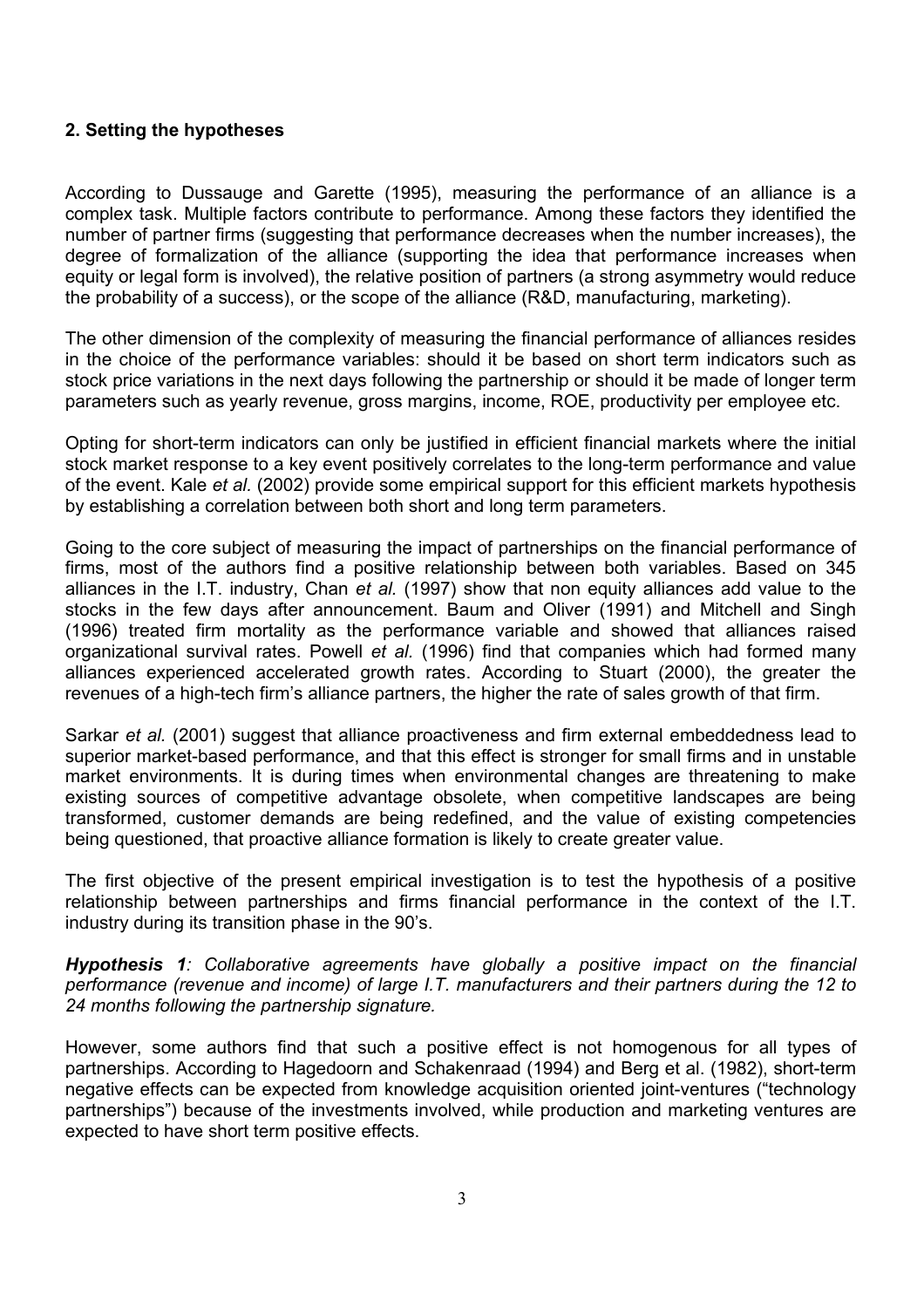Meanwhile, the short term impact on the financial performance of firms is not enough to evaluate the final outcome of technology alliances versus sales and marketing partnerships. Anand and Khanna (2000) stress that learning effects should be stronger in R&D partnerships than in other categories (production or marketing) and might therefore counterbalance the short term negative effects.

*Hypothesis 2: When splitting agreements by content (sales, technology and mixed), their impact on large I.T. manufacturers financial performance (revenue and income) might differ substantially.* 

Collaborative agreements might also have different impacts in function of the partner industry. Chan *et al.* (1997) and Vanhaverbeke and Duysters (1997) show that partner industries influence the outcome of partnerships differently according to the agreement content: in technology agreements, the outcome is only positive when partners are from the same industry, while in sales it is just the opposite; the outcome is only positive when partner industries differ.

*Hypothesis 3: Agreements with partners from the I.T. industry have a negative impact on the financial performance (revenue and income) of large I.T. manufacturers, while agreements with partners from the services industry have a positive impact.* 

Some authors compared the impact of different forms of partnerships on firms' financial performance and identified major differences between informal alliances and more formal forms of partnerships (alliances with equity participation, joint-ventures, mergers and acquisitions).

According to Harrigan (1985), rapidly changing technological developments in sectors of industry induces the formation of somewhat more informal forms of cooperation such as non equity agreements. On the opposite, Allen and Philips Gordon (2000) observe that block equity purchases accompanied by agreements, alliances or joint-ventures result in significantly larger excess stock returns compared to block purchases without partnerships. Target firms increase investments and exhibit gains in operating cash flows after such block purchases. When block purchases are associated with an alliance or joint-venture, those increases in investments and gains in cash flow are even larger. All these effects are bigger when target firms are in industries with high R&D and advertising expenses.

Hagedoorn and Duysters (2000) find that mergers and acquisitions positively influence technological performance. The more the firms are close in size, the worse the increase of technological performance. Restricting their analysis of partnerships impact on firm performance to a single form of collaborative agreement, joint-ventures, many authors underline their negative impact.

Kogut (1989) observes that there is strong evidence that joint-ventures are highly unstable. Among the causes of instability is a lack of reciprocity between partners which are mutual hostages through their equity contribution into the joint-venture. Geringer and Hebert, (1991) showed that international joint-ventures have poor results in general. From 35% to 70% of research jointventures have negative results.

In the short term, Finnerty *et al.* (1986) reported that the average stock market reaction to international joint-venture formation announcements was not significantly different from zero. Lee and Wyatt (1990) observed a negative average abnormal return of joint-ventures, which they conjectured was a manifestation of agency problems. Hamel (1991), for instance, views alliances as knowledge appropriation tools and suggest that venture stability can indicate organizational learning dysfunctions rather than success.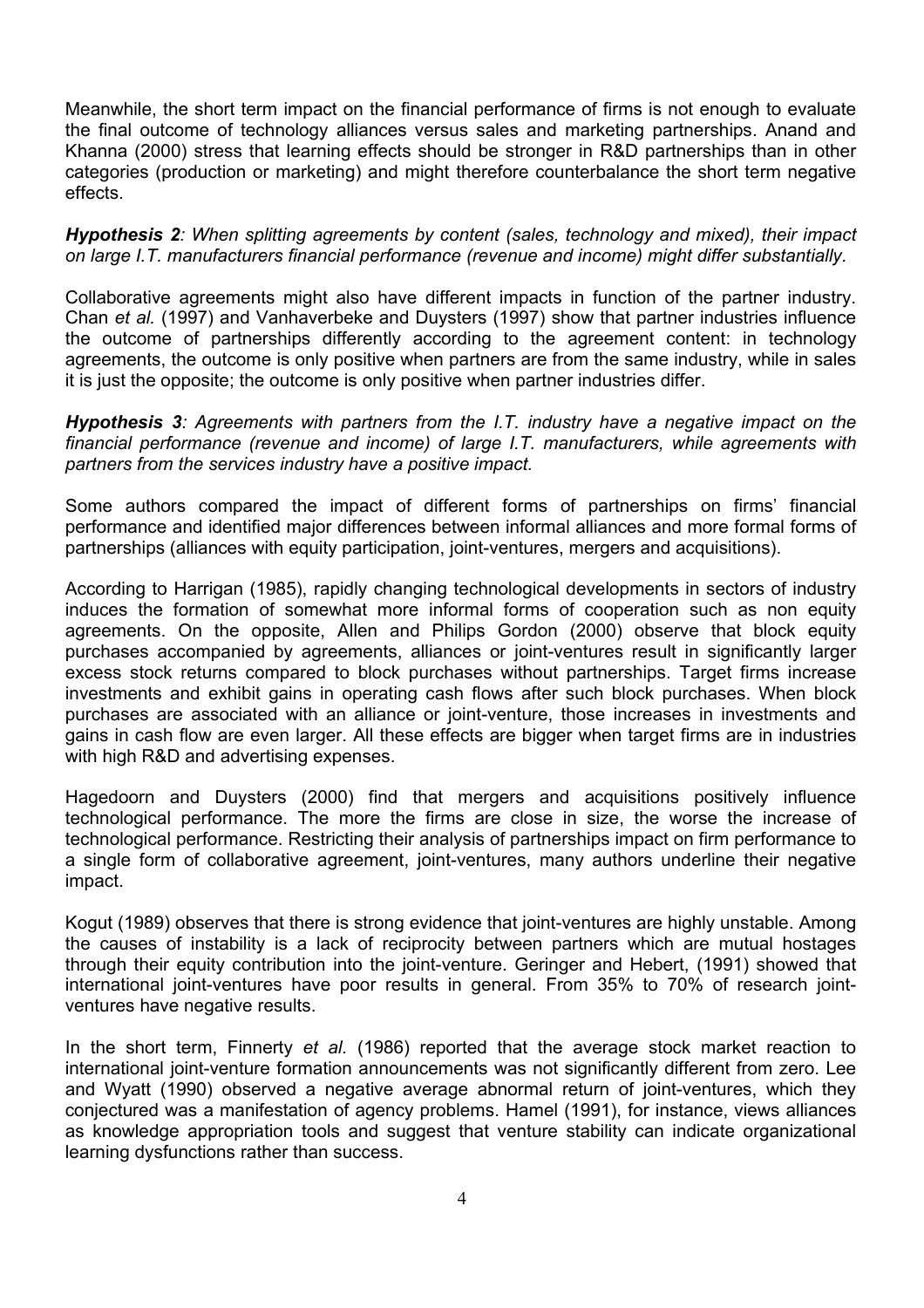#### *Hypothesis 4: joint ventures, and more formal alliances in general, have a negative impact on the financial performance of firms involved in the partnerships.*

Mortehan (2003) examines a single industry, the Information Technology (I.T.) industry, and suggests that the growth of collaborative agreements formed by industry leaders in the early 90's can be interpreted as an attempt to absorb a major industry shock characterized by vertical disintegration and the emergence of "divided technical leadership". Such incumbent firms have adopted collaborative agreements to maintain their leadership by controlling new entrants in the new industry segments resulting from the disintegration. Partnerships became a strategic component of the new "divided technical leadership" market structure which emerged from the competitive crash of the early 90's.

Based on a case study of the 3 leading firms of the Italian packaging industry, Lorenzoni and Lipparini (1999) showed that the need to match their high standards, in terms of quality and technology, forced firms to concentrate on what they could do best. They studied the process of vertical disintegration and focused on the ability to coordinate competencies and combine knowledge across corporate boundaries arguing that the capability to interact with other companies accelerates the lead firm's knowledge access and transfer with relevant effects on company growth and innovativeness. The ability to integrate knowledge residing both inside and outside the firm's boundaries emerges as a distinctive organizational capability.

Rothaermel (2001 and 2001a) analyzed the phenomenon of extensive cooperation between incumbents and new entrants following radical technological change. Understanding how incumbent firms may take advantage of technological discontinuities is becoming more and more important as the new competitive landscape is characterized by an increasing speed and magnitude of technological change (Bettis and Hitt, 1995). Incumbent survival in the face of radical technological change has been explained by prior collaborative relationships (see Mitchell and Singh, 1996).

According to Rothaermel (2001), more research is needed to understand the phenomenon of interfirm cooperation and its subsequent impact on incumbent performance. Inter-firm networks can improve an incumbent's access to emerging technologies, increase opportunities for organizational learning, and enable rapid adaptation to market and technology shifts [(Gulati (1998)] .

Mortehan (2003) provides an analysis of the financial evolution of the 14 large I.T. manufacturers during the 1990-2000 decade showing that most of the characteristics of an industry reaching the maturity stage as described by Porter (1980) are met (slower growth of revenue, declining profit margins, cost cuts impact resulting in SG&A reduction and lower internal R&D spending). Bresnahan and Greenstein (1999) showed the structural changes which took place in the computer industry in the early 90's, causing the industry disintegration.

#### *Hypothesis 5: Firms involved in the agreements (large I.T. manufacturers and their partners) have different outcomes from partnerships in function of their forms and types.*

According to Narula (2000), firms in an industry where a dominant paradigm is established outsource more technologies and make more alliances around niche technologies to be able to follow the rapidity of change and lower costs of innovation. Hagedoorn and Duysters (1997) state that the combination of rising R&D costs and shorter lifecycles cause firms to search for alternatives to internal development. Cooperation is often considered as a viable means to monitor several technological developments at relatively low cost.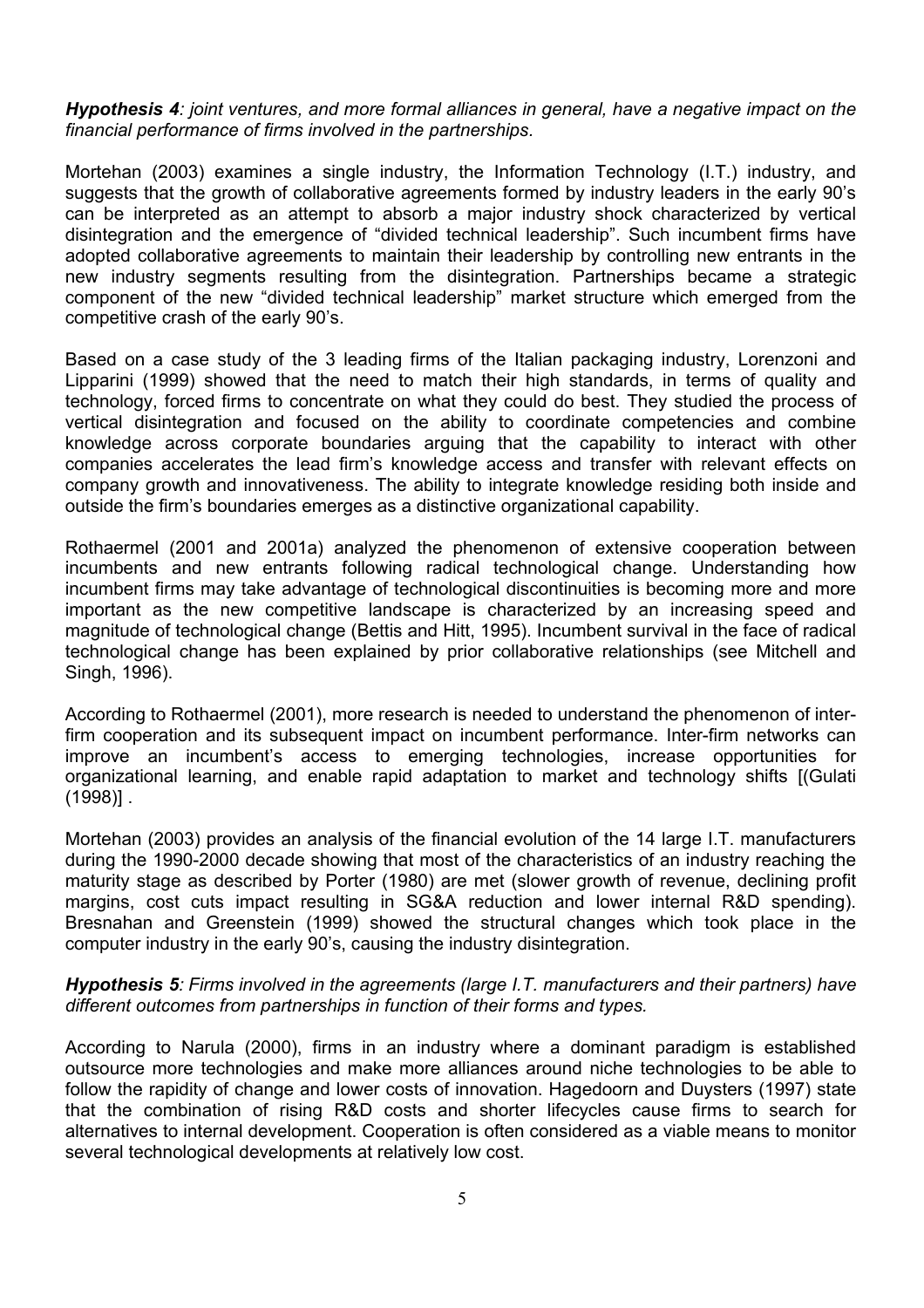Buckley and Casson (1998) observe that by establishing a network of joint-ventures covering alternative technological trajectories, the firm can spread its costs whilst retaining a measure of proprietary control on new technologies. The advantage of joint-ventures is further reinforced by technological convergence. Robertson and Gatignon (1998) suggest that the growth of R&D externalization can be attributed, at least in part, in the United States to Congress's passage of the National Cooperative Research Act in 1984, which eased antitrust laws to permit collaborative research.

*Hypothesis 6: Collaborative agreements contribute to reduce the internal R&D efforts of large I.T. manufacturers.* 

#### **3. Empirical implementation**

The frame of this analysis being the I.T. industry, the focus is put on the 14 largest firms of the industry in order to keep a degree of homogeneity within the sample (Smaller firms are generally also doing other activities than I.T. (semi conductors, communications, electronics). Matching partnerships made by the I.T. industry leaders during the transition period of the 90's with their financial performance can be very useful in order to test the six hypotheses. We further intend to evaluate the impact of collaborative agreements on smaller firms (most of the incumbents' partners).

Two panel datasets have been constructed. The first one is composed of the 14 large incumbents in the industry. For most firms we have data on financial performances and the number of collaborative agreements over the period 1991-2000. The second panel is composed of smaller firms and recent entrants in the industry. It is composed of 725 firms. For each of the two panels we estimate two types of equations. The first one (see equation 1) attempts to explain financial performances with the number of collaborative agreements (NCA). Since collaborative agreements can take place with firms of different size, we use a second equation that intends to approximate the "size" of the agreement, using the total sales of the partners as weight (see equation 2).

$$
Y_{i,t} = \varphi_t + \lambda_i + \alpha NCA_{i,t-\theta} + u_{it} \tag{1}
$$

$$
Y_{i,t} = \varphi_t + \lambda_i + \alpha \ WCA_{i,t-\theta} + u_{it} \tag{2}
$$

where :

$$
NCA_i = \sum_{j=1}^{N} NCA_{ij}
$$

*N*

$$
WCA_i = \sum_{j=1}^{N} S_j \cdot NCA_{ij}
$$

Where Y<sub>i, t</sub> is an indicator of financial performance (total sales or total income) or R&D intensity of firm *i* during the year *t*. *NCAij* is the total number of collaborative agreements that a large (small) firm *i* has had with small (large) firm *j*. *NCAi* is the total number of agreements that firm *i* has concluded with all other firms. *WCAi* is the weighted sum of the agreements performed by firm *i*.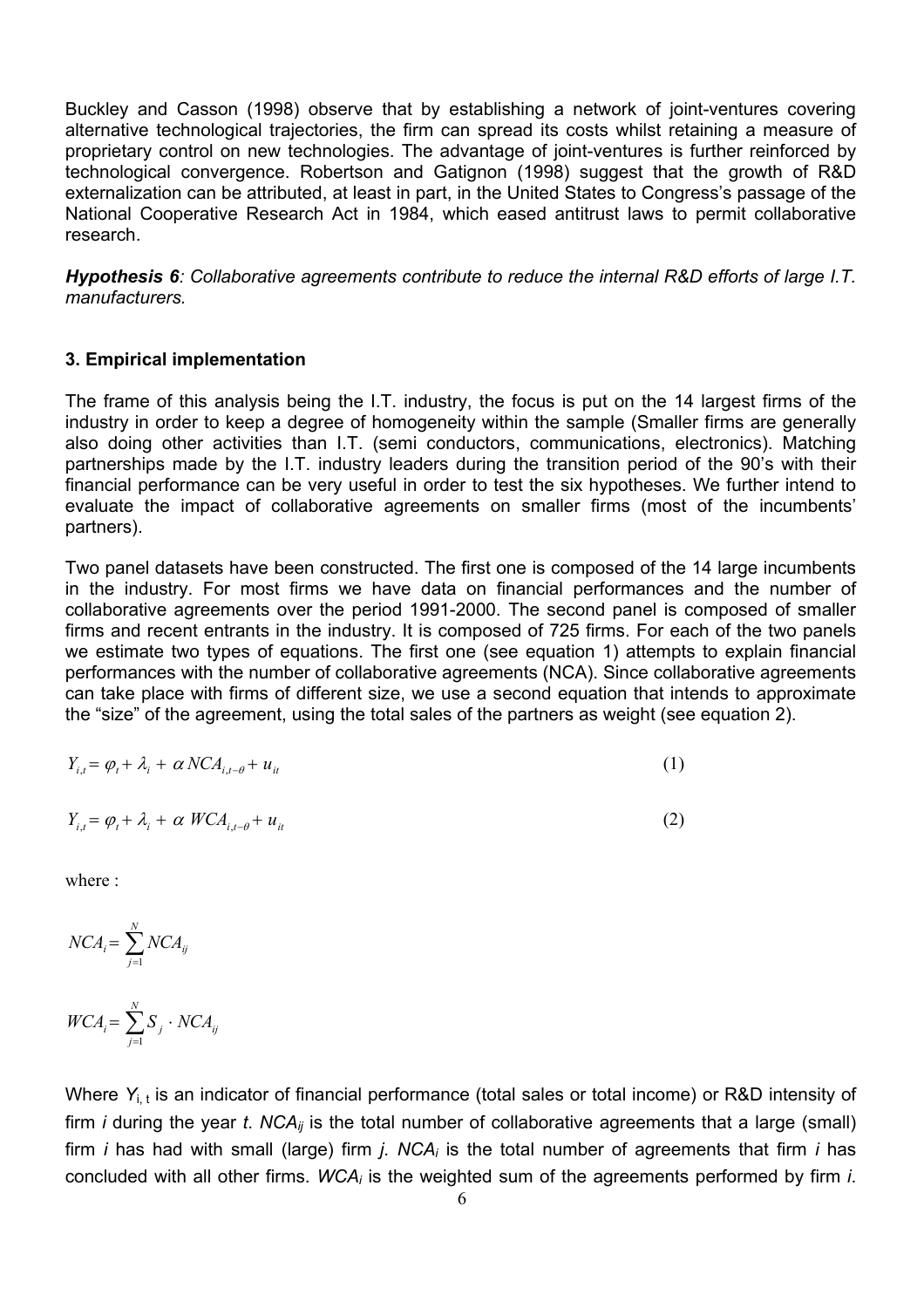The weights are the total sales value  $(S_i)$  of the partner firm. Various time lags  $(\theta)$  have been tested with values of 0, 1 and 2.

The two equations include time dummies *φt* in order to correct for the cyclicality of the industry, firm dummies *λi* (or within estimates) that allow to correct for firm-specific effects (like size), and an error term  $u_{it}$ . All regressions are within panel data estimates performed with the STATA software.

The database includes 1676 collaborative agreements formed by the largest firms of the Information Technology (I.T.) industry between 1986 and 2000. Firms selected for the purpose of this study are the 14 I.T. largest hardware manufacturers (SIC code 357) as of their 1990-2000 rankings by revenue from both Fortune 500 and Gartner Annual Yardstick of top 100 I.T. firms World-Wide. Firms acquired or merged during the period have also been included provided that the company resulting from the merger ranked among the 14 largest firms. The following firms have been screened for their announcements of collaborative agreements: IBM, HP, Sun, Digital, Compaq, Apple, Unisys, NEC, Xerox, Dell, Fujitsu, Siemens, Gateway, and NCR. The database structure is described in detail in Mortehan (2003).

Collaborative agreements have been identified via a Proquest**®** query searching for a broad range of terms (agreement, partnership, alliance, venture, merger, acquisition, relationship, collaboration) on hundreds of newspapers and periodicals (the list is available on request, including more than 1600 publications covering all regions of the World).

Considering the profile of the I.T. industry, most of the potential biases associated with this approach, and identified by Vonortas (1995), are less relevant.<sup>1</sup> Furthermore, contrary to alternative solutions such as interviewing IT firms management or getting the data from firm's Web sites, this approach also offers the advantage of selecting the agreements with the eyes of neutrality which may increase the homogeneity of the database. From the viewpoint of I.T. practitioners, to this neutrality advantage of the press one can add the positive impact of a considerable improvement of the I.T. press professionalism and technology expertise during the last 20 years. Once the agreements identified with the query on press sources, their contents have been put into the database based on both the contents of press articles and additionally, for the most important and recent agreements, data published on Web sites of partners.

Consolidated statements of income of the 14 largest I.T. firms and 355 out of more than 700 partners have been entered in the database for the purpose of this study. They have been obtained mainly from the US "Securities and Exchange Commission" (http://www.sec.gov/ ) or from "Investors relations" web sites of firms or, when not available, from Hoover's online (http://www.hoovers.com). Table 1 here under provides a summary of the database contents used in the paper. IBM is by far the company that performed the highest number of agreements. The number of partners is always lower than the number of agreements. Large firms do perform several agreements with similar partners and these agreements involve most of the time single partners.

**\*\*\*\*\*\*\*\* Insert Table 1 around here \*\*\*\*\*\*\*\*\*** 

<sup>1</sup> small firms being underrepresented (the 14 firms of our target are all large enterprises) , too much English oriented (most of the 14 firms are US based) or announcement requirements varying per country (most I.T. press coming from US)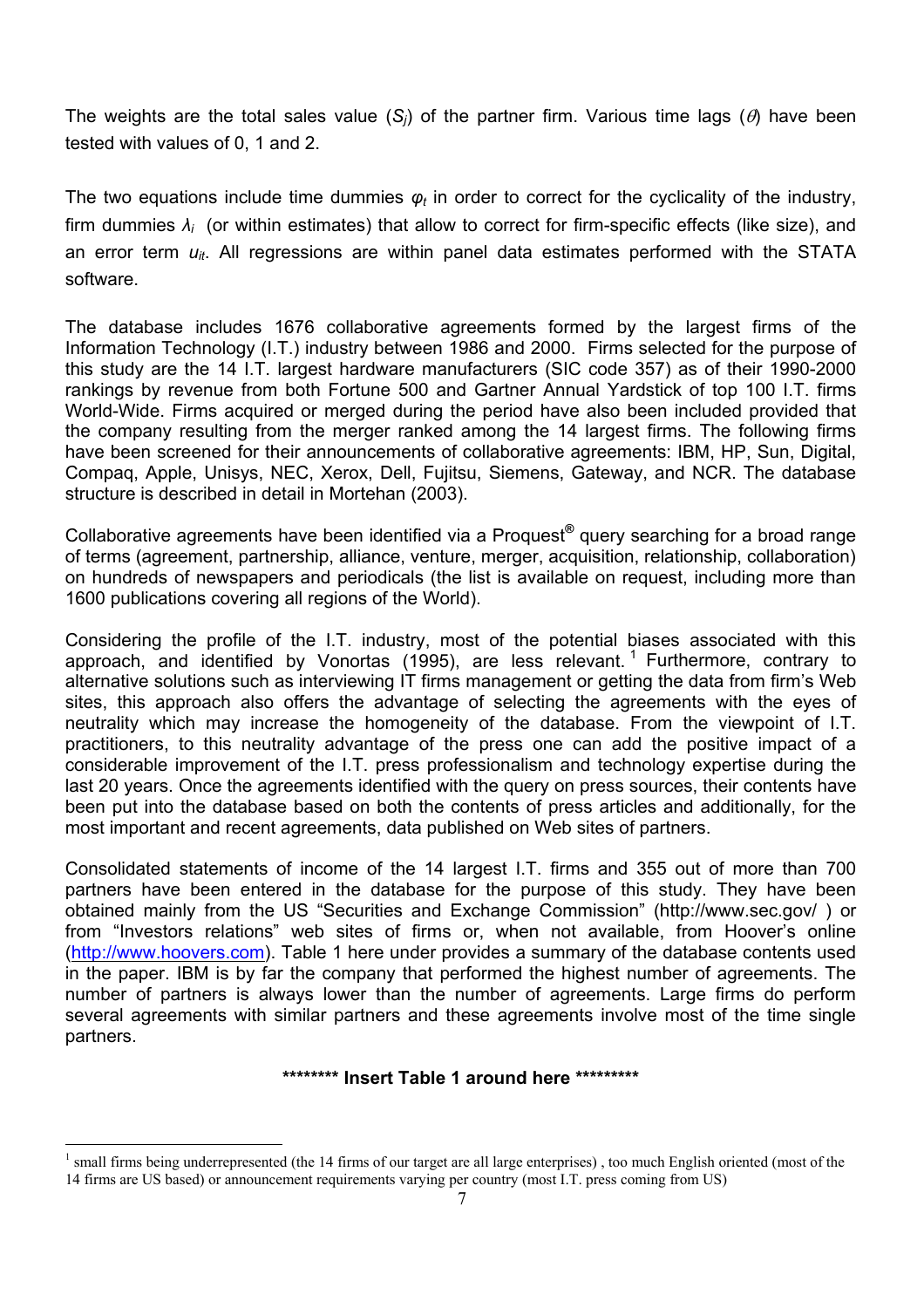Table 2 clearly shows that collaborative agreements are differentiated by type, content and importance (weights from 1 -less important agreements- to 6). It clearly shows that informal alliances are the loin's share of all collaborative agreements. In addition, a clear majority of these agreements concern sales performances.

#### **\*\*\*\*\*\*\*\* Insert Table 2 around here \*\*\*\*\*\*\*\*\***

#### **4. Econometric results**

The empirical results can be summarized in five sets of findings: (a) Collaborative agreements have globally a positive impact on the financial performance of firms; (b) the outcome is different for large manufacturers in function of the partnership content; (c) as well as for smaller partners; (d) partner industry is key for large I.T. manufacturers to get a positive return from their partnerships; (e) firms involved in the agreements (large I.T. manufacturers and their partners) have different outcomes from partnerships in function of their forms or types (f) Collaborative agreements contribute to reduce the internal R&D efforts of large I.T. manufacturers.

(a) There is strong empirical evidence that collaborative agreements have globally a positive impact on the financial performance (both in terms of revenue and income) of large I.T. manufacturers and their partners during the 24 months following the partnership signature.

#### **\*\*\*\*\*\*\*\* Insert Table 3 around here \*\*\*\*\*\*\*\*\***

The first row of results in Table 3 shows that partnerships have generated a positive effect on the evolution of income and sales. This impact occurs during the first two years following the agreements. The larger the partner is, the larger the impact on firms' economic performance. Indeed, the estimates of equation (2), with the weighted sum of the partners' sales as explanatory variables, show a positive and significant impact of collaborative agreements on a large firm's sales or income growth. In other words, the larger the partner, the larger the potential benefit of a collaborative agreement.

Regarding smaller partners, the results presented in the first row of Table 4 also show a positive and significant impact of the number of agreements with large incumbents on their own sales or income performances. The weighted sum model shows less significant results. From the viewpoint of a small firm, all large firms are very large, and therefore the weighted sum of their sales does not yield additional information in our model – what matters is to implement an alliance with a large firm, not the size of the latter.

The fact that both the industry leaders and their partners do benefit from their collaborative agreements confirms that partnerships became a strategic component of the new "divided technical leadership" market structure which emerged during the I.T. industry transformation.

(b) When splitting agreements by content (sales, technology and mixed), their impact on large I.T. manufacturers' financial performance (revenue and income) differs notably. Row 3 of Table 3 shows that agreements that are exclusively oriented towards technology have no impact on revenue and a negative impact on income, whereas both sales and mixed agreements have a positive impact on the two financial performance indicators.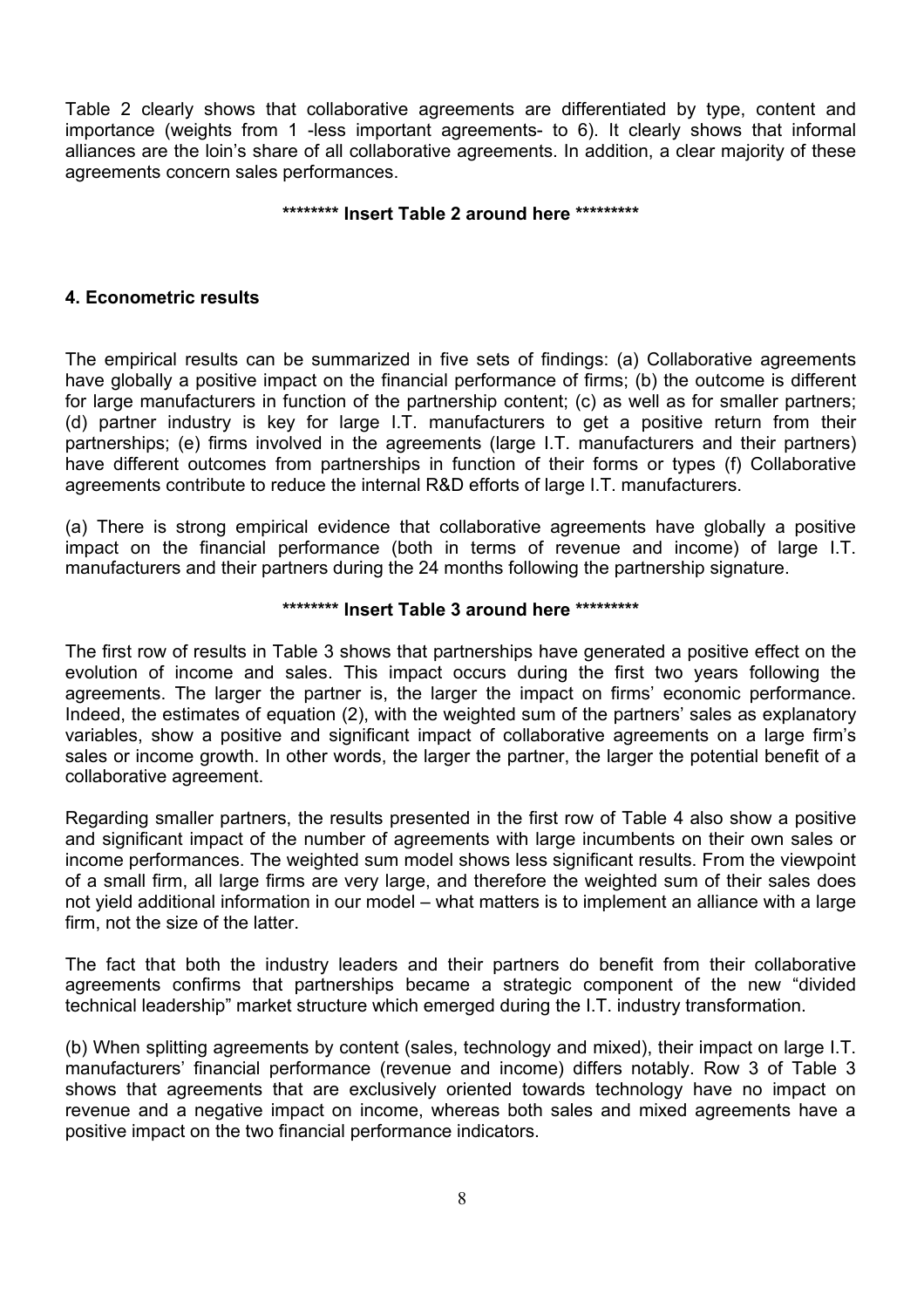Such result questions the hypothesis formulated by Mortehan (2003) that collaborative agreements are increasingly used by industry incumbents to improve their access to emerging technologies while their partners get the most benefits from sales agreements to get market coverage.

Meanwhile, the fact that mixed partnerships combining both technology and sales/marketing have a significantly positive impact on the revenue and profit of large firms strengthens the above hypothesis. The fact that such mixed agreements have a higher average importance than either technology or sales agreements also reinforces the argument. The poor results of technology partnerships for large firms have three potential explanations. First, many of these agreements are generally considered of minor importance, and would therefore not show up in our model.

Second, since these agreements are exclusively based on technology, it might take longer than two years to reach the market. The short term impact on the financial performance of firms is not enough to evaluate the final outcome of technology alliances versus sales and marketing partnerships. Anand and Khanna (2000) stress that learning effects should be stronger in R&D partnerships than in other categories (production or marketing). Some explanation of these contradictory results can also be found in Hagedoorn and Schakeraad (1994) and Berg et al. (1982) statements that short-term negative effects can be expected from knowledge acquisition oriented joint-ventures ("technology partnerships") because of the investments involved while production and marketing ventures are expected to have short term positive effects.

Third, these poor results might also witness some kind of "innovator's dilemma", whereby a disruptive technology controlled by a smaller firm gradually reaps some market share of an incumbent firm. According to Christensen (2003), in the long run, the incumbent has either to acquire the small firm or adapt its own technology to survive. A related argument is suggested by Mohanram and Nauda (1996) who provide evidence that joint-ventures are announced when the parent firms' performance deteriorates. Firms entering in technology alliances might do so partly because of bad financial performance causing a reversed effect between variables.

#### **\*\*\*\*\*\*\*\* Insert Table 4 around here \*\*\*\*\*\*\*\*\***

It is difficult to identify which of these three potential explanations is more relevant to explain the negative or insignificant impact of technology alliances on large firms' economic performances. The next results, which concern small firms, might shed some more light on this issue.

(c) When splitting agreements by content (sales, technology and mixed), their impact on smaller I.T. manufacturers' financial performance (revenue and income) differs to some extent: agreements that are exclusively oriented towards technology have an overall positive impact on economic performances and sales or mixed agreements have a positive impact if the size of the large firms is considered.

The third main row of Table 4 shows the impact of collaborative agreement by content on the smaller partner firms. The results clearly show that only the number of technological alliances has a positive impact on total revenue. The number of mixed agreements has a positive impact on the partners' profits whereas the impact of sales agreements shows up in the weighted sum model. In other words, the size of the large incumbent matters more for sales agreements. The positive impact of the number of technology agreements on the total revenue of partners suggests that the third explanation, the disruptive technology effect, might be of importance when attempting to understand the poor results of these agreements on large firms' revenues or profit.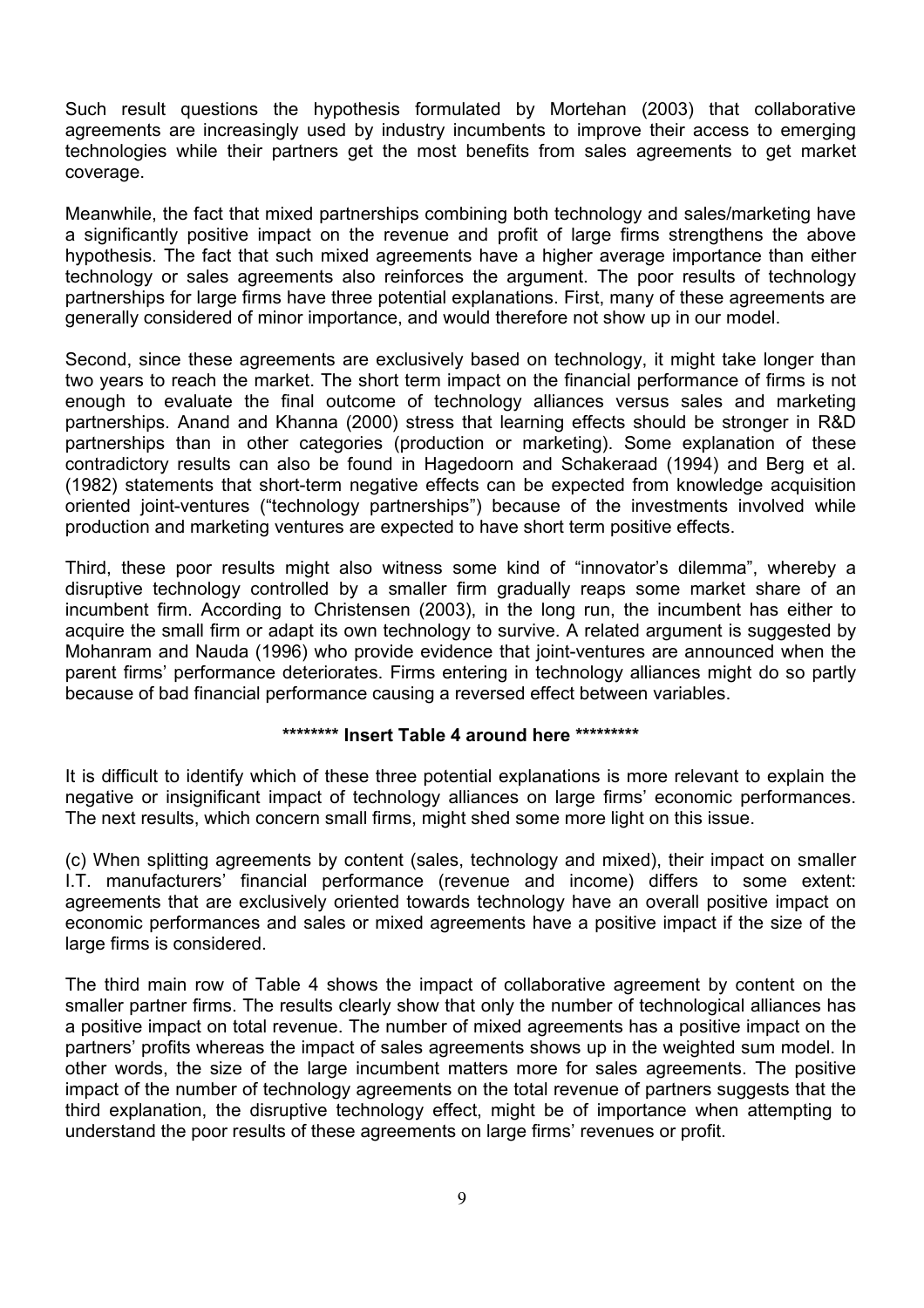(d) There is evidence that agreements with partners from the I.T. industry have a negative impact on the financial performance (revenue and income) of large I.T. manufacturers, while agreements with partners from the services industry have a positive impact.

Row 5 of Table 3 shows that the number of agreements with partners from the I.T. industry has a negative impact on the financial performance (revenue and income) of large I.T. manufacturers. This result validates the results obtained by Chan *et al.* (1997) and Vanhaverbeke and Duysters (1997). These authors show that in sales partnerships the outcome is positive mainly when partner industries differ.

The fact that the contribution of partnerships with services firms is significantly positive on the financial performance (revenue and income) of large I.T. manufacturers confirms the importance for such market leaders to shift from low margin hardware segments to high-profitability professional services. This has been a well-known strategy for most firms in the 90's and our results confirm its effectiveness.

(e) Firms involved in the agreements (large I.T. manufacturers and their partners) have different outcomes from partnerships in function of their forms or types:

Row 2 of Table 3 and Table 4 show that large I.T. manufacturers do benefit from informal alliances (83% of all observed agreements) while joint ventures and alliances with participations have a rather negative impact on their financial performance; on the opposite, their partners get most of their return from more formal types of partnerships (consortia, acquisitions, alliances with participation and joint ventures,)

One explanation is that large firms do not need hierarchical forms of partnerships to benefit from collaborative agreements as they have a high negotiation power. They are able to control the execution of the deal and therefore get most of the benefits. On the opposite, the fact that their partners, which are mostly small firms and new entrants, do need structured forms of partnerships to get the most benefits from it is quite understandable: hierarchical forms such as joint-ventures or alliances with equity participation protect them against the dominance of the large I.T. firms involved in the partnerships.

The positive impact of consortia for partners sounds logic. By entering into consortia led by large incumbents to promote industry standards, new entrants may get the necessary recognition for their technology and products or services.

Strategic partnerships (weight 3 to 6) contribute to improve large I.T. manufacturers' revenue and have a negative impact on their partners' revenue while less important agreements (weight 1 to 3) have a positive contribution on partners' sales.

Large firms do probably make more use of their power to influence the outcome and get most of the results to them in strategic partnerships than in less important collaborative agreements (see row 4 of Table 3 and Table 4). It must be noticed that in many cases the degree of importance of a partnership is directly linked with the contribution of the large firm involved. As a consequence, small firms may only get control of less important partnerships which probably explains why they benefit mainly from such minor agreements.

#### **\*\*\*\*\*\*\*\* Insert Table 5 around here \*\*\*\*\*\*\*\*\***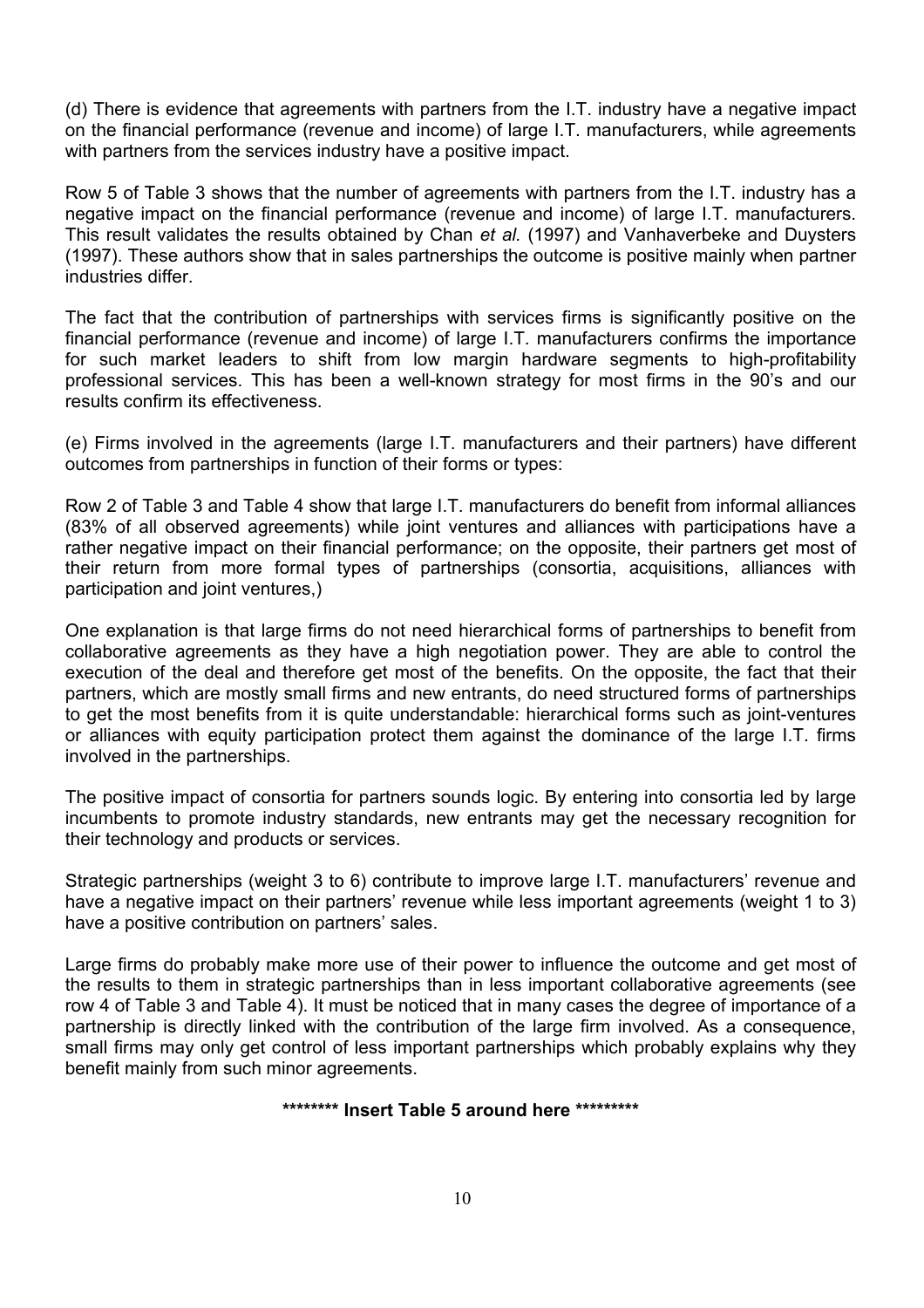(f) There is strong evidence that collaborative agreements contribute to reduce the internal R&D efforts of large I.T. manufacturers: their negative impact on the R&D intensity (R&D spending/revenue) is particularly visible in the case of acquisitions and/or mixed agreements.

Two complementary reasons can be put forward in order to explain these results (see Table 5):

- On the one hand, the standardization and emergence of a dominant technology in the I.T. industry stimulates the formation of technology agreements (cooperation and exchange of information being easier and less risky). Therefore the aggregate – hence individual- innovative efforts can be reduced through the exploitation of other firms' knowledge. Within the context of an acquisition, the drop of aggregate R&D outlays is straightforward and clearly appears in our results.
	- On the other hand, firms confronted to declining profit margins need to cut costs by all means and see partnerships as a way to reduce their internal R&D spending (R&D collaborative agreements allow to share costs and provide more flexibility to adjust R&D efforts in such an unstable technology environment)

#### **7. Conclusions**

This paper aimed at quantifying the impact of collaborative agreements on large I.T. manufacturers and their partner's financial performances (revenue and profit). The empirical results provide strong evidence that collaborative agreements played a key role during the I.T. industry transformation phase of the 90's. Firms involved in such partnerships got a positive return from them at three levels:

- they contributed to maintain or improve revenue levels;
- they had a positive impact on income levels which was vital in such a context of negative results:
- they induced firms to reduce their internal R&D spending which was also critical in such a transition period with heavy cost cuts and a clear trend towards standardization.

However, a more in-depth analysis shows that all collaborative agreements are not automatically beneficial to large I.T. manufacturers or their partners. For instance, partnerships which are exclusively technological (as opposed to sales/marketing or mixed agreements) show mainly a weak or negative impact on large I.T. incumbents' revenue and a positive impact on their smaller partners. These results might witness the emergence of some disruptive technologies leading to an innovator's dilemma regarding large I.T. manufacturers.

In addition, collaborative agreements with partners from the services industry were much more fruitful than collaborative agreements with partners from the I.T. industry, suggesting that alliances targeting complementary competencies are more beneficial to large incumbents.

Relative negotiation power and information asymmetry also play an important role in setting up an agreement between a large incumbent and his partner. Formal agreements (alliance with participations, joint venture, acquisition and consortia) benefit more the partner firms, whereas informal partnerships benefit more to the large incumbents.

In a nutshell, and on average, traditional I.T. leader firms successfully used collaborative agreements to keep their leadership and control new entrants in the new segments resulting from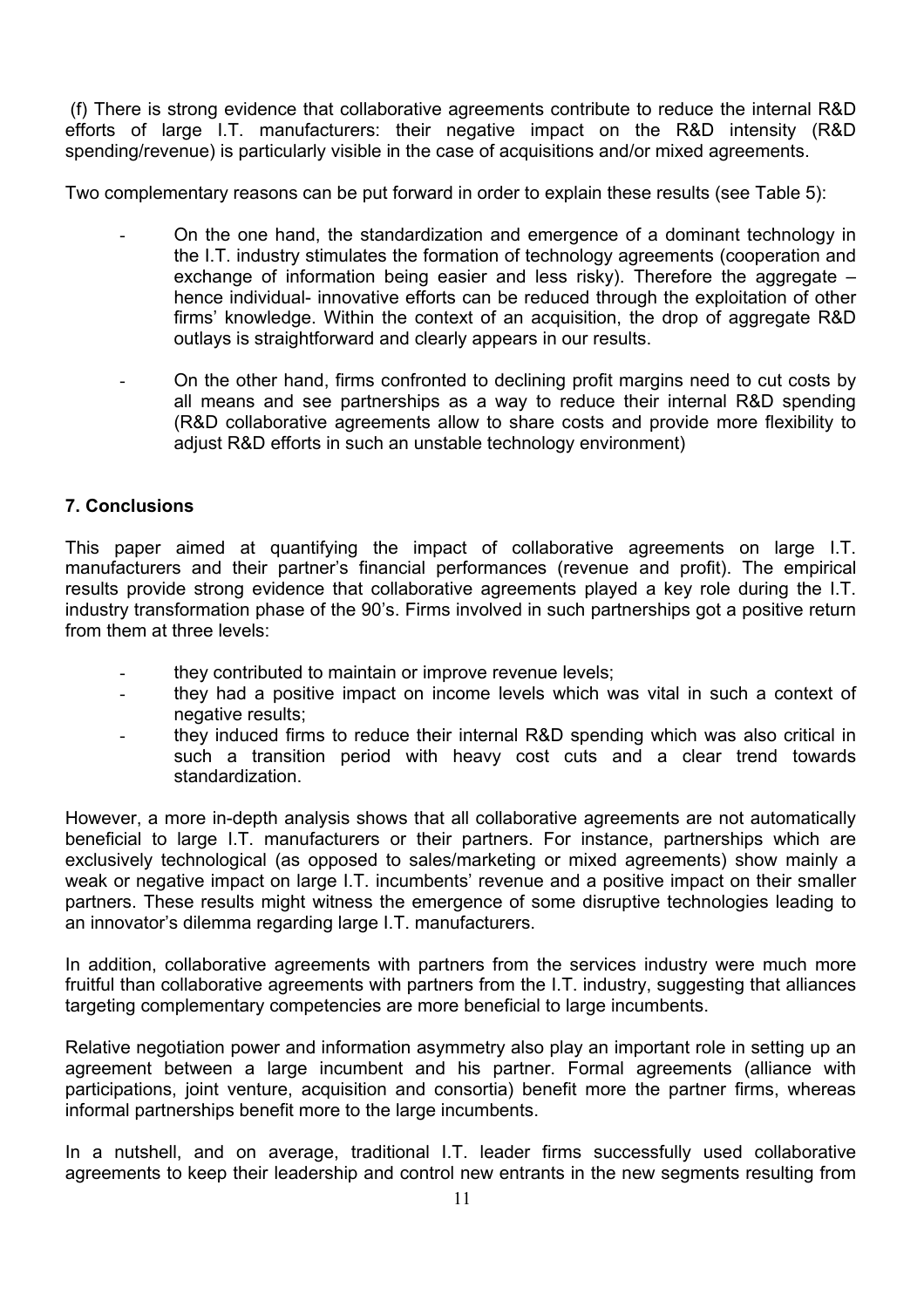the industry disintegration. Results showing positive outcomes of partnerships for their partners indicate that collaborative agreements are a win-win solution for both firms involved. Partners most probably used collaborative agreements to facilitate their market penetration and get recognition for their technology. Nevertheless, paying a special attention on the type, form and content of a new alliance would significantly improve its potential underlying benefits.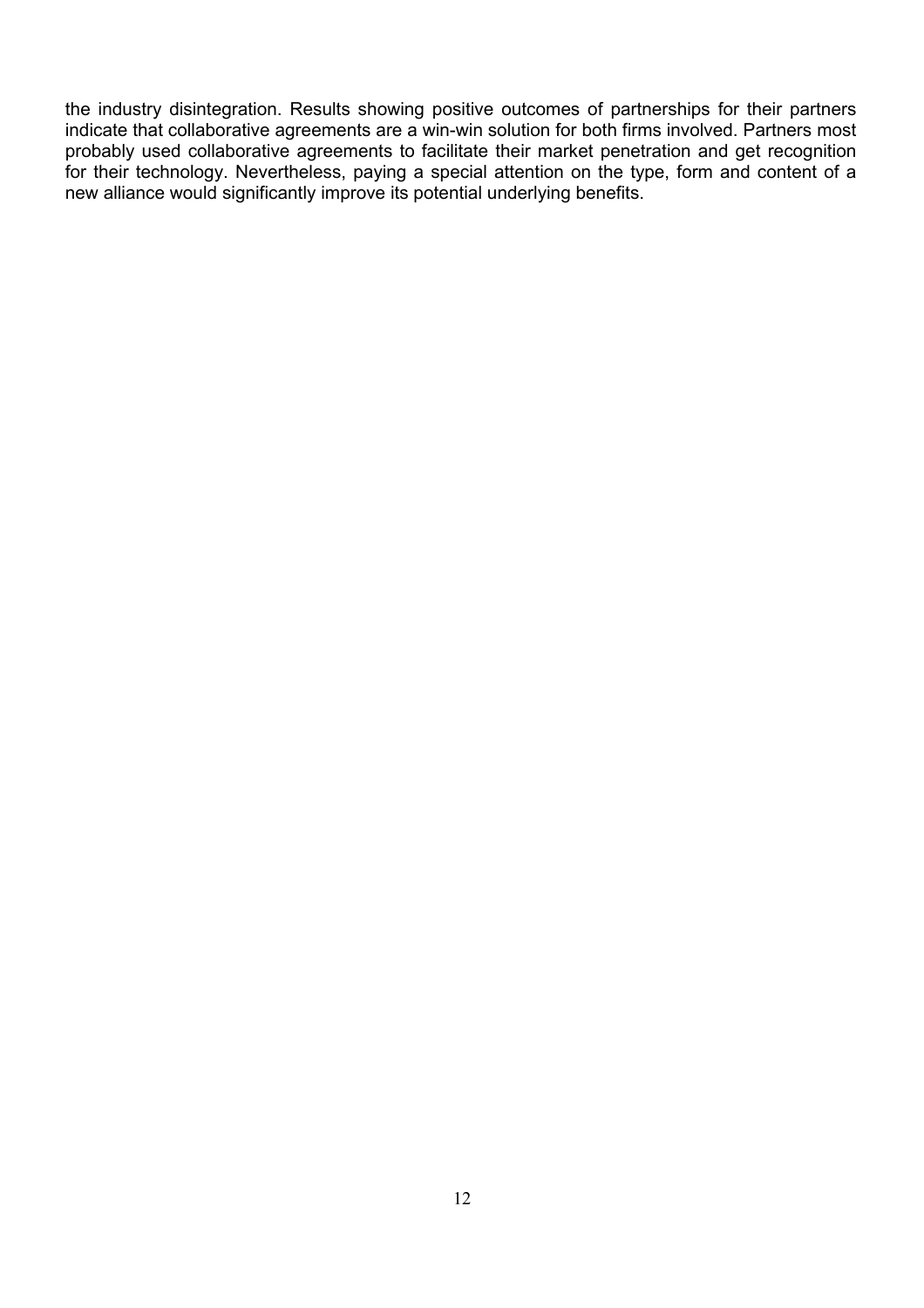#### **References**

Allen JW, Phillips Gordon M. 2000*.* Corporate Equity Ownership, Strategic Alliances*.* and Product Market Relationships*. Journal of Finance - Southern Methodist University 6:* 2791-2816.

Anand B, Khanna T. 2000. Do Firms Learn to Create Value? The case of alliances*. Strategic Management Journal* 21 (3): 295-315.

Baum J, Oliver C*.* 1991. Institutional Linkages and Organizational Mortality*. Administrative Science Quarterly* 36*:* 187–218.

Berg S, Duncan J, Friedman P. 1982. *Joint-venture Strategies and Corporate Innovation.* Oelgeschlager Gunn & Hain: Cambridge*.* Massachusetts*.*

 Bettis RA, Hitt MA*.* 1995. The New Competitive Landscape*. Strategic Management Journal,.* summer special issue 16: 7–20.

Bresnahan T, Greenstein S*.* 1999. Technological Competition and the Structure of the Computer Industry*. The Journal of Industrial Economics* XLVII(1): 1-40.

Buckley P, Casson M*.* 1997. Models of the Multinational Enterprise*. Journal of international business studies* 29(1): 21-43.

Chan SAH, Kensinger JW, Keown AJ, Martin J*.* 1997. Do Strategic Alliances Create Value?*. Journal of Financial Economics* 46: 199-221.

Christensen C.M., 2003, The Innovator's Dilemma, HarperBusiness Essentials, 2<sup>nd</sup> Edition, 286 p.

Dussauge P, Garette B*.* 1995. Determinants of Success in International Strategic Alliances: Evidence from the Global Aerospace Industry*. Journal of International Business Studies, London*  26(3): 505-530.

Finnerty JE, Owers JE, Rogers RC*.* 1986. The Valuation Impact of Joint Ventures*. Management International Review* 26*:* 14–26.

Geringer J, Hebert L*.* 1991. Measuring Performance of International Joint Ventures*. Journal of International Business Studies* 22: 249-264.

Gulati R*.* 1998. Alliances and Networks*. Strategic Management Journal* 19(4): 293-317.

Hagedoorn J, Duysters G*.* 1997. Technological Convergence in the IT Industry: The Role of Strategic Technology Alliances and Technological Competencies*. University of Maastricht.* Draft Paper.

Hagedoorn J, Duysters G*.* 2000. The Effect of Mergers and Acquisitions on the Technological Performance of Companies in a High-tech Environment*. University of Maastricht.*

Hagedoorn J, Schakenraad J*.* 1994. The Effect of Strategic Technology Alliances on Company Performance*. Strategic Management Journal* 15(4): 291–309.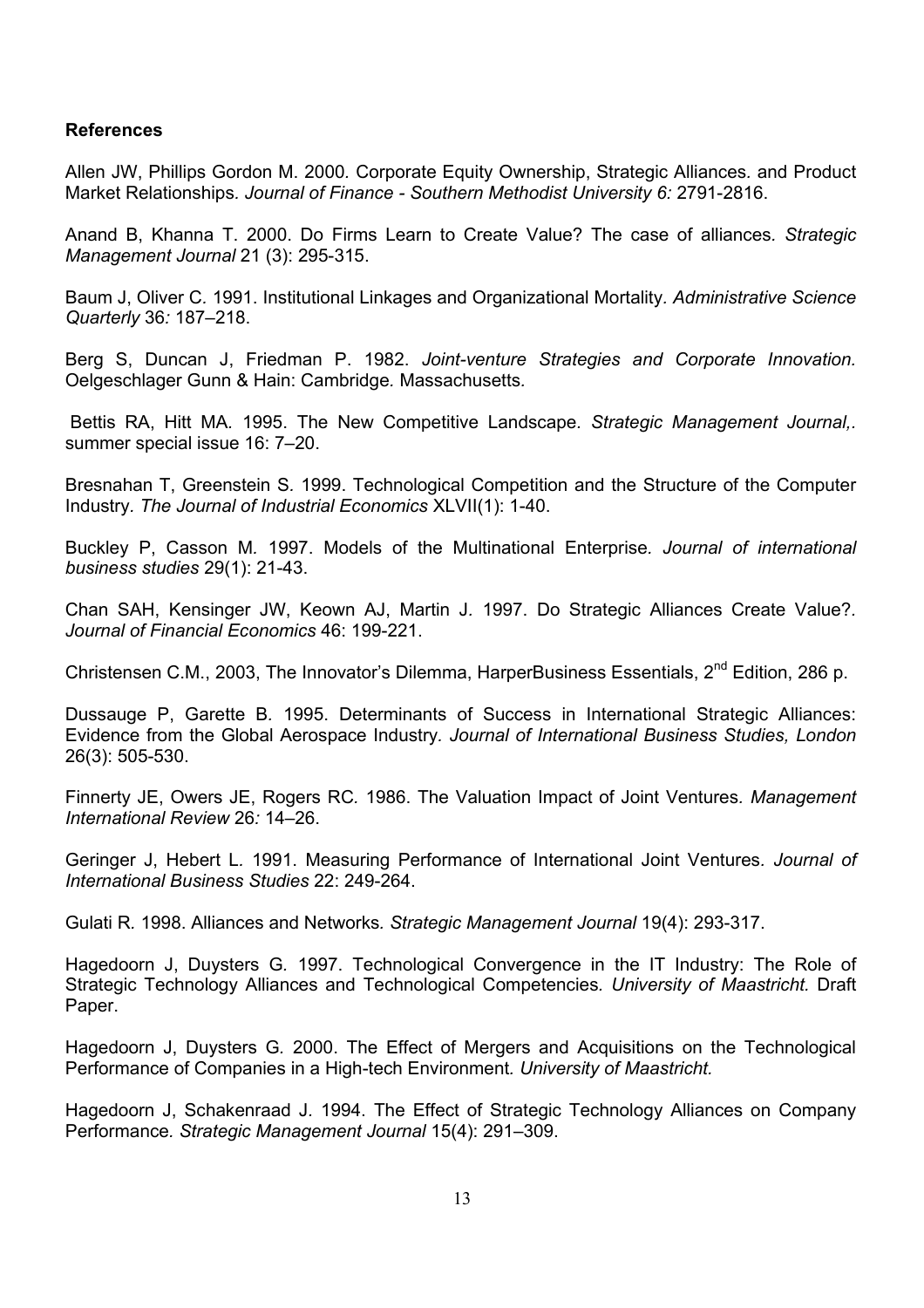Hamel G. 1991. Competition for Competence and Inter- Partner Learning within International Strategic Alliances. Strategic Management Journal 12 (winter special issue): 83–103.

Harrigan K*.* 1985*. Strategies for Joint Ventures.* Lexington*.* Mass: Lexington books

Kale P, Dyer J, Singh H*.* 2002. Alliance Capability, Stock Market Response, and Long-term Alliance Success: the Role of the Alliance Function*. Strategic Management Journal* 23*:* 747-767.

Kogut B*.* 1989. The Stability of Joint Ventures: Reciprocity and Competitive Rivalry*. Journal of Industrial Economics* 38(2): 183-198.

Lee I, Wyatt SB*.* 1990*.* The Effects of International Joint Ventures on Shareholder Wealth*. Financial Review* 25: 641–649.

Lorenzoni G, Lipparini A*.* 1999. The Leveraging of Interfirm Relationships as a Distinctive Organizational Capability: a Longitudinal Study*. Strategic Management Journal* 20(4): 317-338.

Merchant H*.* 2000. How Do International Joint Ventures Create Shareholder Value?*. Strategic Management Journal* 21(7): 723-737.

Mitchell W, Singh K*.* 1996. Survival of Businesses Using Collaborative Relationships to Commercialize Complex Goods*. Strategic Management Journal* 17(3): 169–196.

Mohanram P, Nanda P*.* 1996. When Do Joint Ventures Create Value?*. Academy of Management Proceedings:* 36-40.

Mortehan O. 2003. The Role of Firms' Collaborative Agreements in the I.T. Industry Transformation. *Technology Analysis & Strategic Management*. Forthcoming.

Narula R*.* 2000. Choosing between Internal and Non-internal R&D Activities: Some Technological and Economic Factors*. University of Oslo.*

Porter M*.* 1980. *Competitive Strategy.* The Free Press – London*.*

Powell WW, Koput KW, Smith-Doerr L*.* 1996. Interorganizational Collaboration and the Locus of Innovation: Networks of Learning in Biotechnology*. Administrative Science Quarterly* 41:116-145.

Robertson TS, Gatignon H*.* 1998. Technology Development Mode: a Transaction Cost Conceptualization*. Strategic Management Journal* 19(6): 515-531.

Rothaermel F*.* 2001. Complementary Assets, Strategic Alliances*.* and the Incumbent's Advantage: an Empirical Study of Industry and Firm Effects in the Biopharmaceutical Industry*. Research Policy* 30: 1235-1251.

Rothaermel F*.* 2001a. Incumbent's Advantage through Exploiting Complementary Assets via Interfirm Cooperation*. Strategic Management Journal* 22(6-7): 687-699.

Sarkar MB, Echambadi R, Harrison J*.* 2001. Alliance Entrepreneurship and Firm Market Performance*. Strategic Management Journal* 22(6-7): 701-711.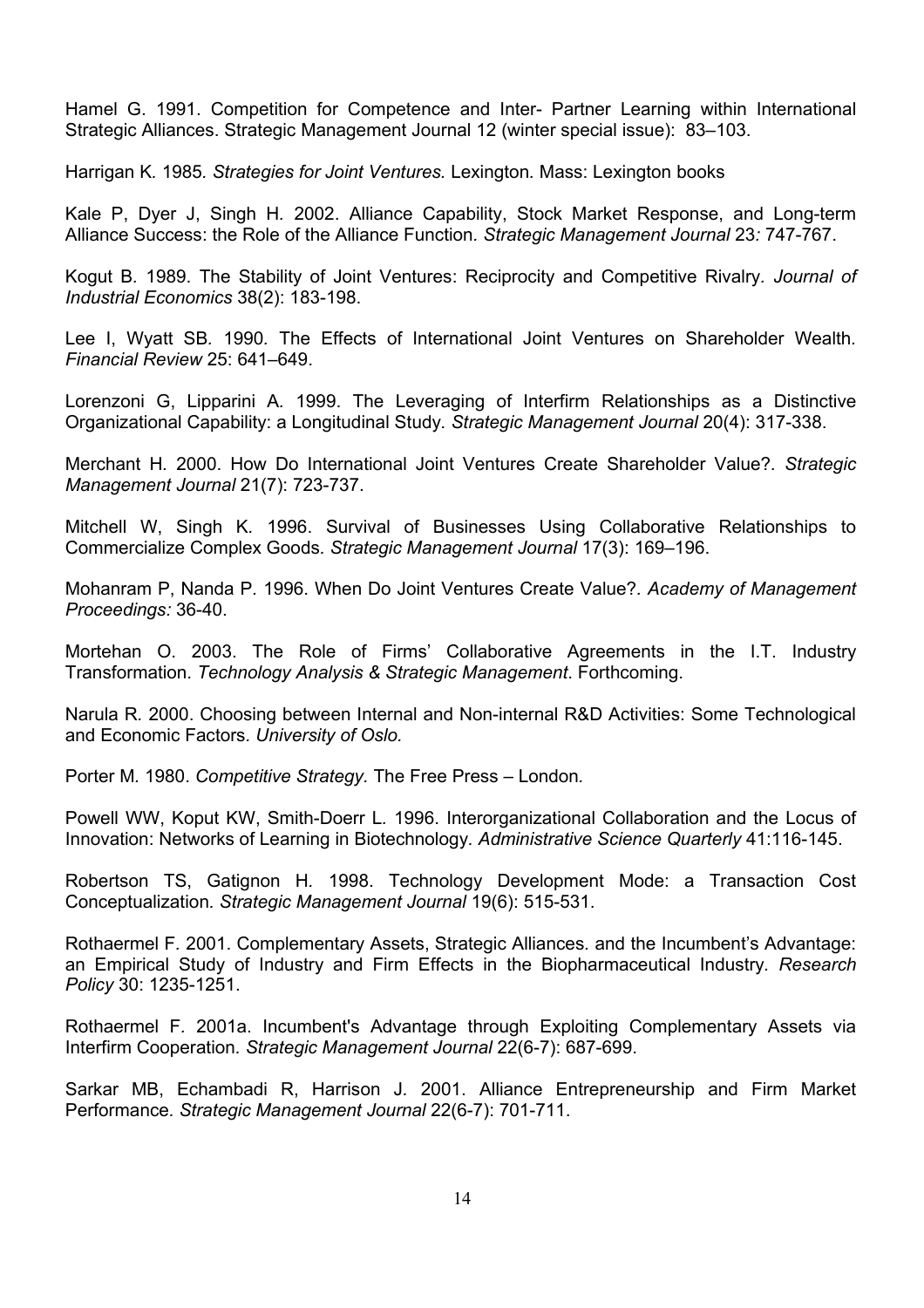Stuart TE*.* 2000. Interorganizational Alliances and the Performance of Firms: a Study of Growth and Innovation Rates in a High-technology Industry*. Strategic Management Journal* 21(8): 791- 811*.*

Vanhaverbeke W, Duysters G*.* 1997. A Longitudinal Analysis of the Choice between Technologybased Strategic Alliances and Acquisitions in High-tech Industries: the Case of the ASIC Industry*. University of Maastricht.* Netherlands Institute of Business Organization and Strategy Research (NIBOR).

Vonortas N. 1995. Research Joint Ventures in the US. *Research Policy* 26 : 577-595.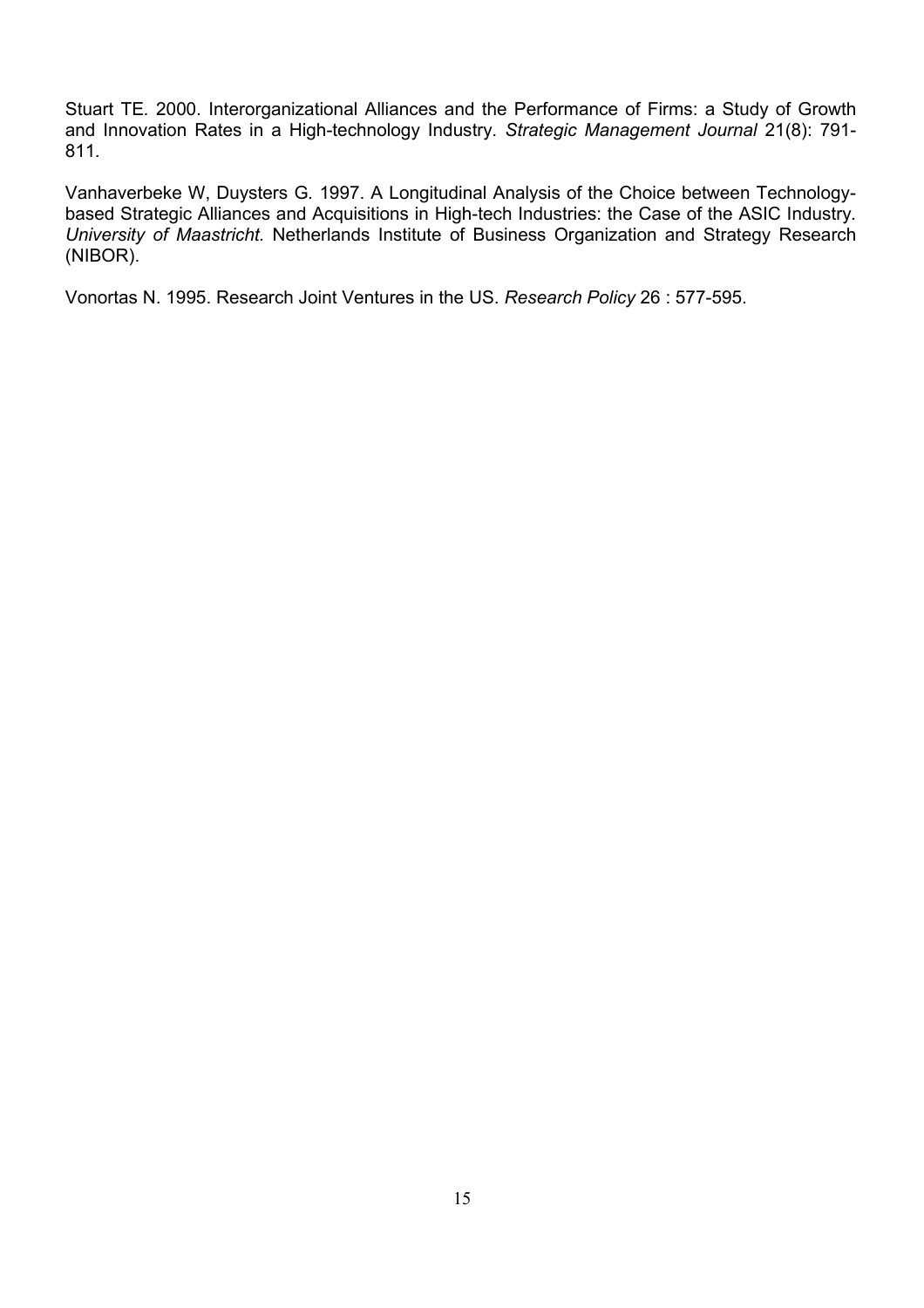|                         |             | # of         |               |
|-------------------------|-------------|--------------|---------------|
| Agreements per firm     | Nationality | partnerships | # of partners |
| <b>IBM</b>              | <b>USA</b>  | 595          | 377           |
| HΡ                      | <b>USA</b>  | 271          | 167           |
| Sun                     | <b>USA</b>  | 162          | 104           |
| Digital                 | <b>USA</b>  | 139          | 102           |
| Compaq                  | <b>USA</b>  | 123          | 80            |
| Apple                   | <b>USA</b>  | 98           | 63            |
| Unisys                  | <b>USA</b>  | 67           | 57            |
| Xerox                   | <b>USA</b>  | 49           | 38            |
| <b>NEC</b>              | Japan       | 44           | 37            |
| Dell                    | <b>USA</b>  | 41           | 36            |
| Fujitsu                 | Japan       | 39           | 31            |
| Siemens                 | Germany     | 23           | 17            |
| Gateway                 | <b>USA</b>  | 16           | 15            |
| <b>NCR</b>              | <b>USA</b>  | 9            | 8             |
| Total                   |             | 1676         |               |
| Average per firm        |             | 120          | 81            |
| Average for small firms | nr          | 2.16         | 1.46          |

## **TABLE 1. Number of collaborative agreements by the 14 largest I.T. firms**

Sources: own computation, from 1676 collaborative agreements performed during the period (1986-2000)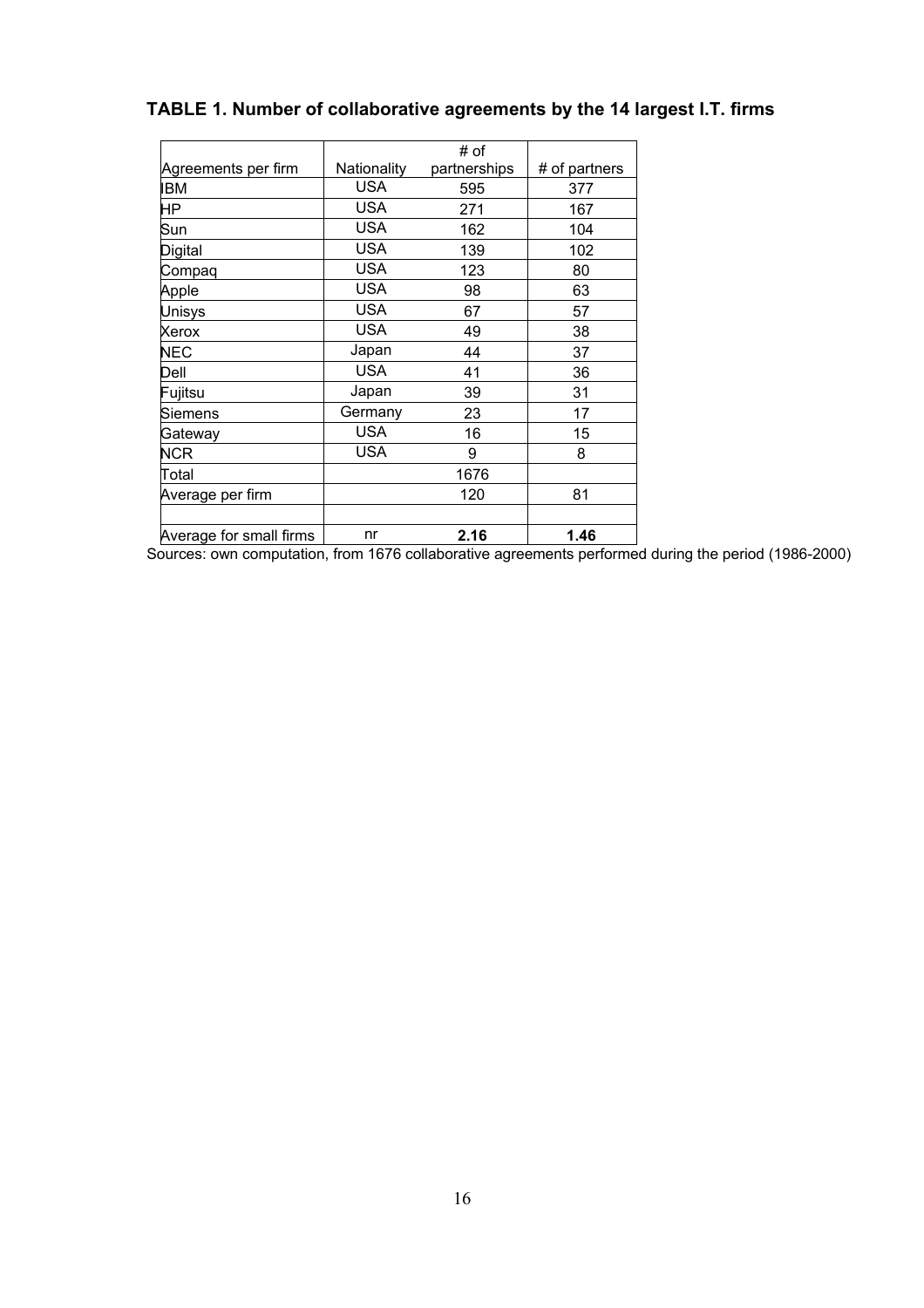### **TABLE 2. Collaborative agreements by type, content and weights (1986-1999)**

| # of partnerships/ per        |       |            |       |       |
|-------------------------------|-------|------------|-------|-------|
| content:                      | Sales | Technology | Mixed | Total |
| <b>Agreements per type</b>    |       |            |       |       |
| Acquisitions                  | 27    | 5          | 45    | 77    |
| Alliances                     | 827   | 390        | 191   | 1408  |
| Alliances with participation  | 23    | 19         |       | 49    |
| Consortia                     | 2     | 77         |       | 79    |
| Joint ventures                | 17    | 24         | 22    | 63    |
| <b>Agreements per weight</b>  |       |            |       |       |
|                               | 106   | 11         | 4     | 121   |
| 2                             | 355   | 105        | 41    | 501   |
| 3                             | 320   | 279        | 116   | 715   |
| 4                             | 91    | 111        | 75    | 277   |
| 5                             | 20    | 8          | 22    | 50    |
| 6                             | 4     | 1          |       | 12    |
| <b>Agreements per content</b> | 896   | 515        | 265   | 1676  |

Sources: own computation, from 1676 collaborative agreements performed during the period **(1986-2000)**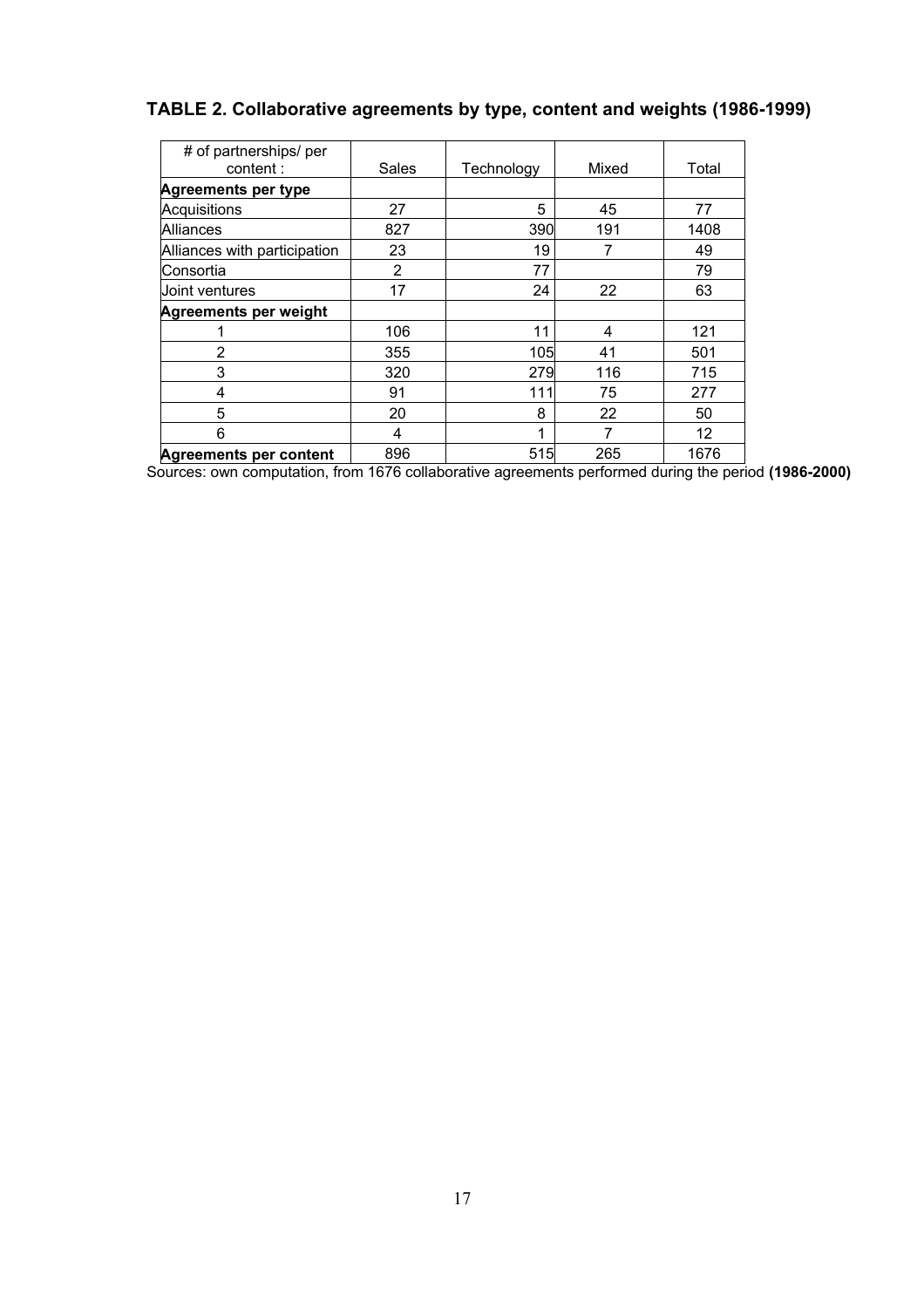### **TABLE 3: PARTNERSHIPS AND FINANCIAL EVOLUTION OF 14 I.T. LARGE FIRMS1**

| $Income2$<br>Sales<br>Sales<br>Income<br>$t+1$<br>$t+2$<br>$t+1$<br>$t+1$<br>$t+2$<br>Dependent variable<br>$t+2$<br>$t+1$<br>$t+2$<br>522.73*<br>523.78*<br>$-6.22$<br>48.77*<br>$0.28*$<br>$0.25*$<br>2.02<br>$8.55*$<br>1. All partnerships<br>(9.78)<br>(9.79)<br>$(-0.36)$<br>(2.73)<br>(4.57)<br>(3.72)<br>(0.79)<br>(3.17)<br>$\overline{R^2}$<br>0.36<br>0.33<br>0.33<br>0.29<br>0.18<br>0.15<br>0.18<br>0.21<br><b>Agreements by type</b><br>Acquisitions<br>260.31<br>91.60<br>91.88<br>0.30<br>0.43<br>28.20<br>44.10<br>$-358.69$<br>(0.33)<br>(0.36)<br>(0.12)<br>$(-1.14)$<br>(0.38)<br>(0.53)<br>(0.84)<br>(1.34)<br>400.64*<br>358.55*<br>36.55<br>97.06*<br>$0.33*$<br>2.31<br>$8.18*$<br>Alliances<br>$0.39*$<br>(5.56)<br>(4.46)<br>(1.33)<br>(3.06)<br>(3.68)<br>(0.67)<br>(2.19)<br>(4.82)<br>235.95<br>$-8.33$<br>Alliances with participation<br>131.74<br>$-1,236.6*$<br>$-1,258.0*$<br>$-0.32$<br>$-0.63$<br>$-0.58$<br>(0.18)<br>(0.30)<br>$(-0.48)$<br>$(-0.02)$<br>$(-0.30)$<br>$(-4.36)$<br>$(-4.00)$<br>$(-0.93)$<br>176.16<br>12.90<br>Consortia<br>270.37<br>$-135.49$<br>$-23.57$<br>0.23<br>0.50<br>18.60<br>(0.39)<br>(0.56)<br>$(-0.79)$<br>$(-0.12)$<br>(0.62)<br>(1.31)<br>(1.18)<br>(082)<br>$-1021.21a$<br>$-753.63*$<br>Joint ventures<br>-1090.49*<br>$-59.15$<br>$-0.54*$<br>$-0.37$<br>$-12.70$<br>10.40<br>$(-2.02)$<br>$(-1.64)$<br>$(-3.66)$<br>$(-0.24)$<br>$(-1.10)$<br>$(-0.93)$<br>(0.75)<br>$(-1.71)$<br>$\overline{\mathsf{R}}^2$<br>0.38<br>0.27<br>0.23<br>0.04<br>0.32<br>0.21<br>0.19<br>0.16<br><b>Agreements by content</b><br>243.35*<br>227.51*<br>105.01*<br>122.20*<br>$0.28*$<br>13.70*<br>$9.30*$<br>Sales/marketing agreements<br>0.16<br>(2.01)<br>(1.70)<br>(2.19)<br>(2.20)<br>(2.54)<br>(1.35)<br>(3.11)<br>(1.93)<br>$-7.21$<br>$-399.89*$<br>$0.23*$<br>$-19.6*$<br>3.98<br>Technological agreements<br>$-2.43$<br>$-174.22*$<br>0.12<br>$(-0.01)$<br>$(-0.04)$<br>$(-6.22)$<br>$(-2.40)$<br>(0.90)<br>(1.73)<br>$(-3.88)$<br>(0.74)<br>25.70*<br>Mixed agreements<br>1116.11*<br>985.57*<br>239.73*<br>284.52*<br>$0.69*$<br>$0.86*$<br>20.50*<br>(4.24)<br>(3.30)<br>(2.30)<br>(2.30)<br>(3.95)<br>(3.86)<br>(2.94)<br>(2.82)<br>$R^2$<br>0.28<br>0.25<br>0.03<br>0.31<br>0.19<br>0.18<br>0.38<br>0.21<br><b>Agreements by importance level</b><br>$-302.30^{a}$<br>77.58<br>26.30<br>$-182.93$<br>0.20<br>0.01<br>$-101*$<br>Weight 1<br>$71.40*$<br>$(-3.02)$<br>(0.06)<br>$(-1.46)$<br>$(-0.85)$<br>(0.37)<br>(0.02)<br>(0.17)<br>$(-5.15)$<br>$0.25^{\circ}$<br>275.88*<br>45.27<br>$-41.68$<br>$-32.34$<br>0.27<br>19.50*<br>Weight 2<br>$21.70*$<br>(0.24)<br>$(-0.58)$<br>$(-0.38)$<br>(1.30)<br>(3.94)<br>(2.34)<br>(1.68)<br>(1.65)<br>$-7.07a$<br>$8.67*$<br>114.41*<br>$0.19^{a}$<br>0.18<br>Weight 3<br>257.05*<br>237.67*<br>$-0.81$<br>(2.03)<br>(1.91)<br>$(-0.02)$<br>(1.77)<br>(2.04)<br>(1.65)<br>(1.43)<br>$(-1.65)$<br>681.90*<br>997.11*<br>$0.60*$<br>$0.54*$<br>$10.10*$<br>8.47<br>Weight 4<br>54.18<br>134.64<br>(3.10)<br>(0.38)<br>(0.93)<br>(3.96)<br>(1.83)<br>(1.38)<br>(2.11)<br>(3.48)<br>$-2,499.11*$<br>$-1.20*$<br>$-77.2*$<br>$-28.00$<br>Weight 5<br>$-1380.01*$<br>$-263.39$<br>$-307.45$<br>$-0.74$<br>$(-3.63)$<br>$(-1.72)$<br>$(-3.14)$<br>$(-0.75)$<br>$(-1.27)$<br>$(-2.03)$<br>$(-1.19)$<br>$(-0.85)$<br>3382.76*<br>$-193.72$<br>$1.78*$<br>45.50<br>Weight 6<br>4,232.85*<br>$-209.47$<br>1.22<br>32.30<br>(1.99)<br>$(-0.28)$<br>$(-0.25)$<br>(2.07)<br>(1.03)<br>(1.32)<br>(2.51)<br>(1.42)<br>$\overline{\mathsf{R}}^2$<br>0.29<br>0.32<br>0.21<br>0.19<br>0.23<br>0.40<br>0.24<br>0.00<br><b>Agreements by partner industry</b><br>$1,967.55^a$<br>400.52<br>432.93<br>1,150.35<br>$-1.25^*$<br>385.79<br>$35.70*$<br>54,587<br>Mining, oil extraction<br>(0.13)<br>(0.14)<br>(1.01)<br>(1.46)<br>$(-2.74)$<br>(0.50)<br>(1.73)<br>(1.75)<br>11,460.61*<br>$-912^a$<br>10,532.75*<br>211.11<br>$-865.25$<br>16.66<br>11.34<br>632.70<br>Construction<br>(2.51)<br>(2.65)<br>(0.14)<br>$(-0.48)$<br>(1.25)<br>(0.74)<br>(1.05)<br>$(-1.47)$<br>Manufacturing<br>112.74<br>389.42<br>$-157.09$<br>$-67.10$<br>0.06<br>0.06<br>$-9.81$<br>2.43<br>(0.31)<br>(0.37)<br>(1.22)<br>$(-1.39)$<br>$(-0.50)$<br>(0.33)<br>(0.31)<br>$(-1.27)$<br>$-362.91^a$<br>$-85.19$<br>$-319.07*$<br>$-185.81*$<br>0.08<br>0.09<br>5.53<br>16.00*<br>Computers<br>$(-1.47)$<br>$(-0.33)$<br>$(-3.46)$<br>$(-1.70)$<br>(0.41)<br>(0.41)<br>(0.61)<br>(1.76)<br>$0.38*$<br>$-6.39$<br>2.07<br>Transport, comms oil & gas<br>520.84<br>441.88<br>240.06<br>55.00<br>$0.41*$<br>(1.00)<br>(0.83)<br>(1.24)<br>(0.24)<br>$(-0.98)$<br>(0.32)<br>(2.83)<br>(2.38)<br>Wholesale & retail trade<br>$-305.17$<br>178.34<br>$-1,030.1*$<br>$-649.96*$<br>$-1.09$<br>$-0.40$<br>52.30<br>35.00<br>$(-0.42)$<br>(0.23)<br>$(-3.75)$<br>$(-1.95)$<br>(1.14)<br>(0.76)<br>$(-1.07)$<br>$(-0.35)$<br>145.31<br>$-679.29$ <sup>a</sup><br>702.70<br>117.02<br>801.00<br>9.14<br>26.50<br>350.10<br>Finance, insurance & real<br>est.<br>(0.10)<br>(0.11)<br>$(-1.54)$<br>(1.43)<br>(0.34)<br>(0.83)<br>(0.58)<br>(0.27)<br>Services<br>970.81*<br>745.69*<br>177.72*<br>98.12<br>$2.07*$<br>$1.16*$<br>10.70<br>45.70*<br>(4.60)<br>(3.30)<br>(2.25)<br>(1.02)<br>(5.29)<br>(2.27)<br>(0.61)<br>(2.22)<br>$\overline{\mathsf{R}}^2$<br>0.21<br>0.26<br>0.01<br>0.08<br>0.20<br>0.17<br>0.29<br>0.45 |             | Dummies |     |     | Weighted sum |     |     |     |     |
|----------------------------------------------------------------------------------------------------------------------------------------------------------------------------------------------------------------------------------------------------------------------------------------------------------------------------------------------------------------------------------------------------------------------------------------------------------------------------------------------------------------------------------------------------------------------------------------------------------------------------------------------------------------------------------------------------------------------------------------------------------------------------------------------------------------------------------------------------------------------------------------------------------------------------------------------------------------------------------------------------------------------------------------------------------------------------------------------------------------------------------------------------------------------------------------------------------------------------------------------------------------------------------------------------------------------------------------------------------------------------------------------------------------------------------------------------------------------------------------------------------------------------------------------------------------------------------------------------------------------------------------------------------------------------------------------------------------------------------------------------------------------------------------------------------------------------------------------------------------------------------------------------------------------------------------------------------------------------------------------------------------------------------------------------------------------------------------------------------------------------------------------------------------------------------------------------------------------------------------------------------------------------------------------------------------------------------------------------------------------------------------------------------------------------------------------------------------------------------------------------------------------------------------------------------------------------------------------------------------------------------------------------------------------------------------------------------------------------------------------------------------------------------------------------------------------------------------------------------------------------------------------------------------------------------------------------------------------------------------------------------------------------------------------------------------------------------------------------------------------------------------------------------------------------------------------------------------------------------------------------------------------------------------------------------------------------------------------------------------------------------------------------------------------------------------------------------------------------------------------------------------------------------------------------------------------------------------------------------------------------------------------------------------------------------------------------------------------------------------------------------------------------------------------------------------------------------------------------------------------------------------------------------------------------------------------------------------------------------------------------------------------------------------------------------------------------------------------------------------------------------------------------------------------------------------------------------------------------------------------------------------------------------------------------------------------------------------------------------------------------------------------------------------------------------------------------------------------------------------------------------------------------------------------------------------------------------------------------------------------------------------------------------------------------------------------------------------------------------------------------------------------------------------------------------------------------------------------------------------------------------------------------------------------------------------------------------------------------------------------------------------------------------------------------------------------------------------------------------------------------------------------------------------------------------------------------------------------------------------------------------------------------------------------------------------------------------------------------------------------------------------------|-------------|---------|-----|-----|--------------|-----|-----|-----|-----|
|                                                                                                                                                                                                                                                                                                                                                                                                                                                                                                                                                                                                                                                                                                                                                                                                                                                                                                                                                                                                                                                                                                                                                                                                                                                                                                                                                                                                                                                                                                                                                                                                                                                                                                                                                                                                                                                                                                                                                                                                                                                                                                                                                                                                                                                                                                                                                                                                                                                                                                                                                                                                                                                                                                                                                                                                                                                                                                                                                                                                                                                                                                                                                                                                                                                                                                                                                                                                                                                                                                                                                                                                                                                                                                                                                                                                                                                                                                                                                                                                                                                                                                                                                                                                                                                                                                                                                                                                                                                                                                                                                                                                                                                                                                                                                                                                                                                                                                                                                                                                                                                                                                                                                                                                                                                                                                                                                                                              |             |         |     |     |              |     |     |     |     |
|                                                                                                                                                                                                                                                                                                                                                                                                                                                                                                                                                                                                                                                                                                                                                                                                                                                                                                                                                                                                                                                                                                                                                                                                                                                                                                                                                                                                                                                                                                                                                                                                                                                                                                                                                                                                                                                                                                                                                                                                                                                                                                                                                                                                                                                                                                                                                                                                                                                                                                                                                                                                                                                                                                                                                                                                                                                                                                                                                                                                                                                                                                                                                                                                                                                                                                                                                                                                                                                                                                                                                                                                                                                                                                                                                                                                                                                                                                                                                                                                                                                                                                                                                                                                                                                                                                                                                                                                                                                                                                                                                                                                                                                                                                                                                                                                                                                                                                                                                                                                                                                                                                                                                                                                                                                                                                                                                                                              |             |         |     |     |              |     |     |     |     |
|                                                                                                                                                                                                                                                                                                                                                                                                                                                                                                                                                                                                                                                                                                                                                                                                                                                                                                                                                                                                                                                                                                                                                                                                                                                                                                                                                                                                                                                                                                                                                                                                                                                                                                                                                                                                                                                                                                                                                                                                                                                                                                                                                                                                                                                                                                                                                                                                                                                                                                                                                                                                                                                                                                                                                                                                                                                                                                                                                                                                                                                                                                                                                                                                                                                                                                                                                                                                                                                                                                                                                                                                                                                                                                                                                                                                                                                                                                                                                                                                                                                                                                                                                                                                                                                                                                                                                                                                                                                                                                                                                                                                                                                                                                                                                                                                                                                                                                                                                                                                                                                                                                                                                                                                                                                                                                                                                                                              |             |         |     |     |              |     |     |     |     |
|                                                                                                                                                                                                                                                                                                                                                                                                                                                                                                                                                                                                                                                                                                                                                                                                                                                                                                                                                                                                                                                                                                                                                                                                                                                                                                                                                                                                                                                                                                                                                                                                                                                                                                                                                                                                                                                                                                                                                                                                                                                                                                                                                                                                                                                                                                                                                                                                                                                                                                                                                                                                                                                                                                                                                                                                                                                                                                                                                                                                                                                                                                                                                                                                                                                                                                                                                                                                                                                                                                                                                                                                                                                                                                                                                                                                                                                                                                                                                                                                                                                                                                                                                                                                                                                                                                                                                                                                                                                                                                                                                                                                                                                                                                                                                                                                                                                                                                                                                                                                                                                                                                                                                                                                                                                                                                                                                                                              |             |         |     |     |              |     |     |     |     |
|                                                                                                                                                                                                                                                                                                                                                                                                                                                                                                                                                                                                                                                                                                                                                                                                                                                                                                                                                                                                                                                                                                                                                                                                                                                                                                                                                                                                                                                                                                                                                                                                                                                                                                                                                                                                                                                                                                                                                                                                                                                                                                                                                                                                                                                                                                                                                                                                                                                                                                                                                                                                                                                                                                                                                                                                                                                                                                                                                                                                                                                                                                                                                                                                                                                                                                                                                                                                                                                                                                                                                                                                                                                                                                                                                                                                                                                                                                                                                                                                                                                                                                                                                                                                                                                                                                                                                                                                                                                                                                                                                                                                                                                                                                                                                                                                                                                                                                                                                                                                                                                                                                                                                                                                                                                                                                                                                                                              |             |         |     |     |              |     |     |     |     |
|                                                                                                                                                                                                                                                                                                                                                                                                                                                                                                                                                                                                                                                                                                                                                                                                                                                                                                                                                                                                                                                                                                                                                                                                                                                                                                                                                                                                                                                                                                                                                                                                                                                                                                                                                                                                                                                                                                                                                                                                                                                                                                                                                                                                                                                                                                                                                                                                                                                                                                                                                                                                                                                                                                                                                                                                                                                                                                                                                                                                                                                                                                                                                                                                                                                                                                                                                                                                                                                                                                                                                                                                                                                                                                                                                                                                                                                                                                                                                                                                                                                                                                                                                                                                                                                                                                                                                                                                                                                                                                                                                                                                                                                                                                                                                                                                                                                                                                                                                                                                                                                                                                                                                                                                                                                                                                                                                                                              |             |         |     |     |              |     |     |     |     |
|                                                                                                                                                                                                                                                                                                                                                                                                                                                                                                                                                                                                                                                                                                                                                                                                                                                                                                                                                                                                                                                                                                                                                                                                                                                                                                                                                                                                                                                                                                                                                                                                                                                                                                                                                                                                                                                                                                                                                                                                                                                                                                                                                                                                                                                                                                                                                                                                                                                                                                                                                                                                                                                                                                                                                                                                                                                                                                                                                                                                                                                                                                                                                                                                                                                                                                                                                                                                                                                                                                                                                                                                                                                                                                                                                                                                                                                                                                                                                                                                                                                                                                                                                                                                                                                                                                                                                                                                                                                                                                                                                                                                                                                                                                                                                                                                                                                                                                                                                                                                                                                                                                                                                                                                                                                                                                                                                                                              |             |         |     |     |              |     |     |     |     |
|                                                                                                                                                                                                                                                                                                                                                                                                                                                                                                                                                                                                                                                                                                                                                                                                                                                                                                                                                                                                                                                                                                                                                                                                                                                                                                                                                                                                                                                                                                                                                                                                                                                                                                                                                                                                                                                                                                                                                                                                                                                                                                                                                                                                                                                                                                                                                                                                                                                                                                                                                                                                                                                                                                                                                                                                                                                                                                                                                                                                                                                                                                                                                                                                                                                                                                                                                                                                                                                                                                                                                                                                                                                                                                                                                                                                                                                                                                                                                                                                                                                                                                                                                                                                                                                                                                                                                                                                                                                                                                                                                                                                                                                                                                                                                                                                                                                                                                                                                                                                                                                                                                                                                                                                                                                                                                                                                                                              |             |         |     |     |              |     |     |     |     |
|                                                                                                                                                                                                                                                                                                                                                                                                                                                                                                                                                                                                                                                                                                                                                                                                                                                                                                                                                                                                                                                                                                                                                                                                                                                                                                                                                                                                                                                                                                                                                                                                                                                                                                                                                                                                                                                                                                                                                                                                                                                                                                                                                                                                                                                                                                                                                                                                                                                                                                                                                                                                                                                                                                                                                                                                                                                                                                                                                                                                                                                                                                                                                                                                                                                                                                                                                                                                                                                                                                                                                                                                                                                                                                                                                                                                                                                                                                                                                                                                                                                                                                                                                                                                                                                                                                                                                                                                                                                                                                                                                                                                                                                                                                                                                                                                                                                                                                                                                                                                                                                                                                                                                                                                                                                                                                                                                                                              |             |         |     |     |              |     |     |     |     |
|                                                                                                                                                                                                                                                                                                                                                                                                                                                                                                                                                                                                                                                                                                                                                                                                                                                                                                                                                                                                                                                                                                                                                                                                                                                                                                                                                                                                                                                                                                                                                                                                                                                                                                                                                                                                                                                                                                                                                                                                                                                                                                                                                                                                                                                                                                                                                                                                                                                                                                                                                                                                                                                                                                                                                                                                                                                                                                                                                                                                                                                                                                                                                                                                                                                                                                                                                                                                                                                                                                                                                                                                                                                                                                                                                                                                                                                                                                                                                                                                                                                                                                                                                                                                                                                                                                                                                                                                                                                                                                                                                                                                                                                                                                                                                                                                                                                                                                                                                                                                                                                                                                                                                                                                                                                                                                                                                                                              |             |         |     |     |              |     |     |     |     |
|                                                                                                                                                                                                                                                                                                                                                                                                                                                                                                                                                                                                                                                                                                                                                                                                                                                                                                                                                                                                                                                                                                                                                                                                                                                                                                                                                                                                                                                                                                                                                                                                                                                                                                                                                                                                                                                                                                                                                                                                                                                                                                                                                                                                                                                                                                                                                                                                                                                                                                                                                                                                                                                                                                                                                                                                                                                                                                                                                                                                                                                                                                                                                                                                                                                                                                                                                                                                                                                                                                                                                                                                                                                                                                                                                                                                                                                                                                                                                                                                                                                                                                                                                                                                                                                                                                                                                                                                                                                                                                                                                                                                                                                                                                                                                                                                                                                                                                                                                                                                                                                                                                                                                                                                                                                                                                                                                                                              |             |         |     |     |              |     |     |     |     |
|                                                                                                                                                                                                                                                                                                                                                                                                                                                                                                                                                                                                                                                                                                                                                                                                                                                                                                                                                                                                                                                                                                                                                                                                                                                                                                                                                                                                                                                                                                                                                                                                                                                                                                                                                                                                                                                                                                                                                                                                                                                                                                                                                                                                                                                                                                                                                                                                                                                                                                                                                                                                                                                                                                                                                                                                                                                                                                                                                                                                                                                                                                                                                                                                                                                                                                                                                                                                                                                                                                                                                                                                                                                                                                                                                                                                                                                                                                                                                                                                                                                                                                                                                                                                                                                                                                                                                                                                                                                                                                                                                                                                                                                                                                                                                                                                                                                                                                                                                                                                                                                                                                                                                                                                                                                                                                                                                                                              |             |         |     |     |              |     |     |     |     |
|                                                                                                                                                                                                                                                                                                                                                                                                                                                                                                                                                                                                                                                                                                                                                                                                                                                                                                                                                                                                                                                                                                                                                                                                                                                                                                                                                                                                                                                                                                                                                                                                                                                                                                                                                                                                                                                                                                                                                                                                                                                                                                                                                                                                                                                                                                                                                                                                                                                                                                                                                                                                                                                                                                                                                                                                                                                                                                                                                                                                                                                                                                                                                                                                                                                                                                                                                                                                                                                                                                                                                                                                                                                                                                                                                                                                                                                                                                                                                                                                                                                                                                                                                                                                                                                                                                                                                                                                                                                                                                                                                                                                                                                                                                                                                                                                                                                                                                                                                                                                                                                                                                                                                                                                                                                                                                                                                                                              |             |         |     |     |              |     |     |     |     |
|                                                                                                                                                                                                                                                                                                                                                                                                                                                                                                                                                                                                                                                                                                                                                                                                                                                                                                                                                                                                                                                                                                                                                                                                                                                                                                                                                                                                                                                                                                                                                                                                                                                                                                                                                                                                                                                                                                                                                                                                                                                                                                                                                                                                                                                                                                                                                                                                                                                                                                                                                                                                                                                                                                                                                                                                                                                                                                                                                                                                                                                                                                                                                                                                                                                                                                                                                                                                                                                                                                                                                                                                                                                                                                                                                                                                                                                                                                                                                                                                                                                                                                                                                                                                                                                                                                                                                                                                                                                                                                                                                                                                                                                                                                                                                                                                                                                                                                                                                                                                                                                                                                                                                                                                                                                                                                                                                                                              |             |         |     |     |              |     |     |     |     |
|                                                                                                                                                                                                                                                                                                                                                                                                                                                                                                                                                                                                                                                                                                                                                                                                                                                                                                                                                                                                                                                                                                                                                                                                                                                                                                                                                                                                                                                                                                                                                                                                                                                                                                                                                                                                                                                                                                                                                                                                                                                                                                                                                                                                                                                                                                                                                                                                                                                                                                                                                                                                                                                                                                                                                                                                                                                                                                                                                                                                                                                                                                                                                                                                                                                                                                                                                                                                                                                                                                                                                                                                                                                                                                                                                                                                                                                                                                                                                                                                                                                                                                                                                                                                                                                                                                                                                                                                                                                                                                                                                                                                                                                                                                                                                                                                                                                                                                                                                                                                                                                                                                                                                                                                                                                                                                                                                                                              |             |         |     |     |              |     |     |     |     |
|                                                                                                                                                                                                                                                                                                                                                                                                                                                                                                                                                                                                                                                                                                                                                                                                                                                                                                                                                                                                                                                                                                                                                                                                                                                                                                                                                                                                                                                                                                                                                                                                                                                                                                                                                                                                                                                                                                                                                                                                                                                                                                                                                                                                                                                                                                                                                                                                                                                                                                                                                                                                                                                                                                                                                                                                                                                                                                                                                                                                                                                                                                                                                                                                                                                                                                                                                                                                                                                                                                                                                                                                                                                                                                                                                                                                                                                                                                                                                                                                                                                                                                                                                                                                                                                                                                                                                                                                                                                                                                                                                                                                                                                                                                                                                                                                                                                                                                                                                                                                                                                                                                                                                                                                                                                                                                                                                                                              |             |         |     |     |              |     |     |     |     |
|                                                                                                                                                                                                                                                                                                                                                                                                                                                                                                                                                                                                                                                                                                                                                                                                                                                                                                                                                                                                                                                                                                                                                                                                                                                                                                                                                                                                                                                                                                                                                                                                                                                                                                                                                                                                                                                                                                                                                                                                                                                                                                                                                                                                                                                                                                                                                                                                                                                                                                                                                                                                                                                                                                                                                                                                                                                                                                                                                                                                                                                                                                                                                                                                                                                                                                                                                                                                                                                                                                                                                                                                                                                                                                                                                                                                                                                                                                                                                                                                                                                                                                                                                                                                                                                                                                                                                                                                                                                                                                                                                                                                                                                                                                                                                                                                                                                                                                                                                                                                                                                                                                                                                                                                                                                                                                                                                                                              |             |         |     |     |              |     |     |     |     |
|                                                                                                                                                                                                                                                                                                                                                                                                                                                                                                                                                                                                                                                                                                                                                                                                                                                                                                                                                                                                                                                                                                                                                                                                                                                                                                                                                                                                                                                                                                                                                                                                                                                                                                                                                                                                                                                                                                                                                                                                                                                                                                                                                                                                                                                                                                                                                                                                                                                                                                                                                                                                                                                                                                                                                                                                                                                                                                                                                                                                                                                                                                                                                                                                                                                                                                                                                                                                                                                                                                                                                                                                                                                                                                                                                                                                                                                                                                                                                                                                                                                                                                                                                                                                                                                                                                                                                                                                                                                                                                                                                                                                                                                                                                                                                                                                                                                                                                                                                                                                                                                                                                                                                                                                                                                                                                                                                                                              |             |         |     |     |              |     |     |     |     |
|                                                                                                                                                                                                                                                                                                                                                                                                                                                                                                                                                                                                                                                                                                                                                                                                                                                                                                                                                                                                                                                                                                                                                                                                                                                                                                                                                                                                                                                                                                                                                                                                                                                                                                                                                                                                                                                                                                                                                                                                                                                                                                                                                                                                                                                                                                                                                                                                                                                                                                                                                                                                                                                                                                                                                                                                                                                                                                                                                                                                                                                                                                                                                                                                                                                                                                                                                                                                                                                                                                                                                                                                                                                                                                                                                                                                                                                                                                                                                                                                                                                                                                                                                                                                                                                                                                                                                                                                                                                                                                                                                                                                                                                                                                                                                                                                                                                                                                                                                                                                                                                                                                                                                                                                                                                                                                                                                                                              |             |         |     |     |              |     |     |     |     |
|                                                                                                                                                                                                                                                                                                                                                                                                                                                                                                                                                                                                                                                                                                                                                                                                                                                                                                                                                                                                                                                                                                                                                                                                                                                                                                                                                                                                                                                                                                                                                                                                                                                                                                                                                                                                                                                                                                                                                                                                                                                                                                                                                                                                                                                                                                                                                                                                                                                                                                                                                                                                                                                                                                                                                                                                                                                                                                                                                                                                                                                                                                                                                                                                                                                                                                                                                                                                                                                                                                                                                                                                                                                                                                                                                                                                                                                                                                                                                                                                                                                                                                                                                                                                                                                                                                                                                                                                                                                                                                                                                                                                                                                                                                                                                                                                                                                                                                                                                                                                                                                                                                                                                                                                                                                                                                                                                                                              |             |         |     |     |              |     |     |     |     |
|                                                                                                                                                                                                                                                                                                                                                                                                                                                                                                                                                                                                                                                                                                                                                                                                                                                                                                                                                                                                                                                                                                                                                                                                                                                                                                                                                                                                                                                                                                                                                                                                                                                                                                                                                                                                                                                                                                                                                                                                                                                                                                                                                                                                                                                                                                                                                                                                                                                                                                                                                                                                                                                                                                                                                                                                                                                                                                                                                                                                                                                                                                                                                                                                                                                                                                                                                                                                                                                                                                                                                                                                                                                                                                                                                                                                                                                                                                                                                                                                                                                                                                                                                                                                                                                                                                                                                                                                                                                                                                                                                                                                                                                                                                                                                                                                                                                                                                                                                                                                                                                                                                                                                                                                                                                                                                                                                                                              |             |         |     |     |              |     |     |     |     |
|                                                                                                                                                                                                                                                                                                                                                                                                                                                                                                                                                                                                                                                                                                                                                                                                                                                                                                                                                                                                                                                                                                                                                                                                                                                                                                                                                                                                                                                                                                                                                                                                                                                                                                                                                                                                                                                                                                                                                                                                                                                                                                                                                                                                                                                                                                                                                                                                                                                                                                                                                                                                                                                                                                                                                                                                                                                                                                                                                                                                                                                                                                                                                                                                                                                                                                                                                                                                                                                                                                                                                                                                                                                                                                                                                                                                                                                                                                                                                                                                                                                                                                                                                                                                                                                                                                                                                                                                                                                                                                                                                                                                                                                                                                                                                                                                                                                                                                                                                                                                                                                                                                                                                                                                                                                                                                                                                                                              |             |         |     |     |              |     |     |     |     |
|                                                                                                                                                                                                                                                                                                                                                                                                                                                                                                                                                                                                                                                                                                                                                                                                                                                                                                                                                                                                                                                                                                                                                                                                                                                                                                                                                                                                                                                                                                                                                                                                                                                                                                                                                                                                                                                                                                                                                                                                                                                                                                                                                                                                                                                                                                                                                                                                                                                                                                                                                                                                                                                                                                                                                                                                                                                                                                                                                                                                                                                                                                                                                                                                                                                                                                                                                                                                                                                                                                                                                                                                                                                                                                                                                                                                                                                                                                                                                                                                                                                                                                                                                                                                                                                                                                                                                                                                                                                                                                                                                                                                                                                                                                                                                                                                                                                                                                                                                                                                                                                                                                                                                                                                                                                                                                                                                                                              |             |         |     |     |              |     |     |     |     |
|                                                                                                                                                                                                                                                                                                                                                                                                                                                                                                                                                                                                                                                                                                                                                                                                                                                                                                                                                                                                                                                                                                                                                                                                                                                                                                                                                                                                                                                                                                                                                                                                                                                                                                                                                                                                                                                                                                                                                                                                                                                                                                                                                                                                                                                                                                                                                                                                                                                                                                                                                                                                                                                                                                                                                                                                                                                                                                                                                                                                                                                                                                                                                                                                                                                                                                                                                                                                                                                                                                                                                                                                                                                                                                                                                                                                                                                                                                                                                                                                                                                                                                                                                                                                                                                                                                                                                                                                                                                                                                                                                                                                                                                                                                                                                                                                                                                                                                                                                                                                                                                                                                                                                                                                                                                                                                                                                                                              |             |         |     |     |              |     |     |     |     |
|                                                                                                                                                                                                                                                                                                                                                                                                                                                                                                                                                                                                                                                                                                                                                                                                                                                                                                                                                                                                                                                                                                                                                                                                                                                                                                                                                                                                                                                                                                                                                                                                                                                                                                                                                                                                                                                                                                                                                                                                                                                                                                                                                                                                                                                                                                                                                                                                                                                                                                                                                                                                                                                                                                                                                                                                                                                                                                                                                                                                                                                                                                                                                                                                                                                                                                                                                                                                                                                                                                                                                                                                                                                                                                                                                                                                                                                                                                                                                                                                                                                                                                                                                                                                                                                                                                                                                                                                                                                                                                                                                                                                                                                                                                                                                                                                                                                                                                                                                                                                                                                                                                                                                                                                                                                                                                                                                                                              |             |         |     |     |              |     |     |     |     |
|                                                                                                                                                                                                                                                                                                                                                                                                                                                                                                                                                                                                                                                                                                                                                                                                                                                                                                                                                                                                                                                                                                                                                                                                                                                                                                                                                                                                                                                                                                                                                                                                                                                                                                                                                                                                                                                                                                                                                                                                                                                                                                                                                                                                                                                                                                                                                                                                                                                                                                                                                                                                                                                                                                                                                                                                                                                                                                                                                                                                                                                                                                                                                                                                                                                                                                                                                                                                                                                                                                                                                                                                                                                                                                                                                                                                                                                                                                                                                                                                                                                                                                                                                                                                                                                                                                                                                                                                                                                                                                                                                                                                                                                                                                                                                                                                                                                                                                                                                                                                                                                                                                                                                                                                                                                                                                                                                                                              |             |         |     |     |              |     |     |     |     |
|                                                                                                                                                                                                                                                                                                                                                                                                                                                                                                                                                                                                                                                                                                                                                                                                                                                                                                                                                                                                                                                                                                                                                                                                                                                                                                                                                                                                                                                                                                                                                                                                                                                                                                                                                                                                                                                                                                                                                                                                                                                                                                                                                                                                                                                                                                                                                                                                                                                                                                                                                                                                                                                                                                                                                                                                                                                                                                                                                                                                                                                                                                                                                                                                                                                                                                                                                                                                                                                                                                                                                                                                                                                                                                                                                                                                                                                                                                                                                                                                                                                                                                                                                                                                                                                                                                                                                                                                                                                                                                                                                                                                                                                                                                                                                                                                                                                                                                                                                                                                                                                                                                                                                                                                                                                                                                                                                                                              |             |         |     |     |              |     |     |     |     |
|                                                                                                                                                                                                                                                                                                                                                                                                                                                                                                                                                                                                                                                                                                                                                                                                                                                                                                                                                                                                                                                                                                                                                                                                                                                                                                                                                                                                                                                                                                                                                                                                                                                                                                                                                                                                                                                                                                                                                                                                                                                                                                                                                                                                                                                                                                                                                                                                                                                                                                                                                                                                                                                                                                                                                                                                                                                                                                                                                                                                                                                                                                                                                                                                                                                                                                                                                                                                                                                                                                                                                                                                                                                                                                                                                                                                                                                                                                                                                                                                                                                                                                                                                                                                                                                                                                                                                                                                                                                                                                                                                                                                                                                                                                                                                                                                                                                                                                                                                                                                                                                                                                                                                                                                                                                                                                                                                                                              |             |         |     |     |              |     |     |     |     |
|                                                                                                                                                                                                                                                                                                                                                                                                                                                                                                                                                                                                                                                                                                                                                                                                                                                                                                                                                                                                                                                                                                                                                                                                                                                                                                                                                                                                                                                                                                                                                                                                                                                                                                                                                                                                                                                                                                                                                                                                                                                                                                                                                                                                                                                                                                                                                                                                                                                                                                                                                                                                                                                                                                                                                                                                                                                                                                                                                                                                                                                                                                                                                                                                                                                                                                                                                                                                                                                                                                                                                                                                                                                                                                                                                                                                                                                                                                                                                                                                                                                                                                                                                                                                                                                                                                                                                                                                                                                                                                                                                                                                                                                                                                                                                                                                                                                                                                                                                                                                                                                                                                                                                                                                                                                                                                                                                                                              |             |         |     |     |              |     |     |     |     |
|                                                                                                                                                                                                                                                                                                                                                                                                                                                                                                                                                                                                                                                                                                                                                                                                                                                                                                                                                                                                                                                                                                                                                                                                                                                                                                                                                                                                                                                                                                                                                                                                                                                                                                                                                                                                                                                                                                                                                                                                                                                                                                                                                                                                                                                                                                                                                                                                                                                                                                                                                                                                                                                                                                                                                                                                                                                                                                                                                                                                                                                                                                                                                                                                                                                                                                                                                                                                                                                                                                                                                                                                                                                                                                                                                                                                                                                                                                                                                                                                                                                                                                                                                                                                                                                                                                                                                                                                                                                                                                                                                                                                                                                                                                                                                                                                                                                                                                                                                                                                                                                                                                                                                                                                                                                                                                                                                                                              |             |         |     |     |              |     |     |     |     |
|                                                                                                                                                                                                                                                                                                                                                                                                                                                                                                                                                                                                                                                                                                                                                                                                                                                                                                                                                                                                                                                                                                                                                                                                                                                                                                                                                                                                                                                                                                                                                                                                                                                                                                                                                                                                                                                                                                                                                                                                                                                                                                                                                                                                                                                                                                                                                                                                                                                                                                                                                                                                                                                                                                                                                                                                                                                                                                                                                                                                                                                                                                                                                                                                                                                                                                                                                                                                                                                                                                                                                                                                                                                                                                                                                                                                                                                                                                                                                                                                                                                                                                                                                                                                                                                                                                                                                                                                                                                                                                                                                                                                                                                                                                                                                                                                                                                                                                                                                                                                                                                                                                                                                                                                                                                                                                                                                                                              |             |         |     |     |              |     |     |     |     |
|                                                                                                                                                                                                                                                                                                                                                                                                                                                                                                                                                                                                                                                                                                                                                                                                                                                                                                                                                                                                                                                                                                                                                                                                                                                                                                                                                                                                                                                                                                                                                                                                                                                                                                                                                                                                                                                                                                                                                                                                                                                                                                                                                                                                                                                                                                                                                                                                                                                                                                                                                                                                                                                                                                                                                                                                                                                                                                                                                                                                                                                                                                                                                                                                                                                                                                                                                                                                                                                                                                                                                                                                                                                                                                                                                                                                                                                                                                                                                                                                                                                                                                                                                                                                                                                                                                                                                                                                                                                                                                                                                                                                                                                                                                                                                                                                                                                                                                                                                                                                                                                                                                                                                                                                                                                                                                                                                                                              |             |         |     |     |              |     |     |     |     |
|                                                                                                                                                                                                                                                                                                                                                                                                                                                                                                                                                                                                                                                                                                                                                                                                                                                                                                                                                                                                                                                                                                                                                                                                                                                                                                                                                                                                                                                                                                                                                                                                                                                                                                                                                                                                                                                                                                                                                                                                                                                                                                                                                                                                                                                                                                                                                                                                                                                                                                                                                                                                                                                                                                                                                                                                                                                                                                                                                                                                                                                                                                                                                                                                                                                                                                                                                                                                                                                                                                                                                                                                                                                                                                                                                                                                                                                                                                                                                                                                                                                                                                                                                                                                                                                                                                                                                                                                                                                                                                                                                                                                                                                                                                                                                                                                                                                                                                                                                                                                                                                                                                                                                                                                                                                                                                                                                                                              |             |         |     |     |              |     |     |     |     |
|                                                                                                                                                                                                                                                                                                                                                                                                                                                                                                                                                                                                                                                                                                                                                                                                                                                                                                                                                                                                                                                                                                                                                                                                                                                                                                                                                                                                                                                                                                                                                                                                                                                                                                                                                                                                                                                                                                                                                                                                                                                                                                                                                                                                                                                                                                                                                                                                                                                                                                                                                                                                                                                                                                                                                                                                                                                                                                                                                                                                                                                                                                                                                                                                                                                                                                                                                                                                                                                                                                                                                                                                                                                                                                                                                                                                                                                                                                                                                                                                                                                                                                                                                                                                                                                                                                                                                                                                                                                                                                                                                                                                                                                                                                                                                                                                                                                                                                                                                                                                                                                                                                                                                                                                                                                                                                                                                                                              |             |         |     |     |              |     |     |     |     |
|                                                                                                                                                                                                                                                                                                                                                                                                                                                                                                                                                                                                                                                                                                                                                                                                                                                                                                                                                                                                                                                                                                                                                                                                                                                                                                                                                                                                                                                                                                                                                                                                                                                                                                                                                                                                                                                                                                                                                                                                                                                                                                                                                                                                                                                                                                                                                                                                                                                                                                                                                                                                                                                                                                                                                                                                                                                                                                                                                                                                                                                                                                                                                                                                                                                                                                                                                                                                                                                                                                                                                                                                                                                                                                                                                                                                                                                                                                                                                                                                                                                                                                                                                                                                                                                                                                                                                                                                                                                                                                                                                                                                                                                                                                                                                                                                                                                                                                                                                                                                                                                                                                                                                                                                                                                                                                                                                                                              |             |         |     |     |              |     |     |     |     |
|                                                                                                                                                                                                                                                                                                                                                                                                                                                                                                                                                                                                                                                                                                                                                                                                                                                                                                                                                                                                                                                                                                                                                                                                                                                                                                                                                                                                                                                                                                                                                                                                                                                                                                                                                                                                                                                                                                                                                                                                                                                                                                                                                                                                                                                                                                                                                                                                                                                                                                                                                                                                                                                                                                                                                                                                                                                                                                                                                                                                                                                                                                                                                                                                                                                                                                                                                                                                                                                                                                                                                                                                                                                                                                                                                                                                                                                                                                                                                                                                                                                                                                                                                                                                                                                                                                                                                                                                                                                                                                                                                                                                                                                                                                                                                                                                                                                                                                                                                                                                                                                                                                                                                                                                                                                                                                                                                                                              |             |         |     |     |              |     |     |     |     |
|                                                                                                                                                                                                                                                                                                                                                                                                                                                                                                                                                                                                                                                                                                                                                                                                                                                                                                                                                                                                                                                                                                                                                                                                                                                                                                                                                                                                                                                                                                                                                                                                                                                                                                                                                                                                                                                                                                                                                                                                                                                                                                                                                                                                                                                                                                                                                                                                                                                                                                                                                                                                                                                                                                                                                                                                                                                                                                                                                                                                                                                                                                                                                                                                                                                                                                                                                                                                                                                                                                                                                                                                                                                                                                                                                                                                                                                                                                                                                                                                                                                                                                                                                                                                                                                                                                                                                                                                                                                                                                                                                                                                                                                                                                                                                                                                                                                                                                                                                                                                                                                                                                                                                                                                                                                                                                                                                                                              |             |         |     |     |              |     |     |     |     |
|                                                                                                                                                                                                                                                                                                                                                                                                                                                                                                                                                                                                                                                                                                                                                                                                                                                                                                                                                                                                                                                                                                                                                                                                                                                                                                                                                                                                                                                                                                                                                                                                                                                                                                                                                                                                                                                                                                                                                                                                                                                                                                                                                                                                                                                                                                                                                                                                                                                                                                                                                                                                                                                                                                                                                                                                                                                                                                                                                                                                                                                                                                                                                                                                                                                                                                                                                                                                                                                                                                                                                                                                                                                                                                                                                                                                                                                                                                                                                                                                                                                                                                                                                                                                                                                                                                                                                                                                                                                                                                                                                                                                                                                                                                                                                                                                                                                                                                                                                                                                                                                                                                                                                                                                                                                                                                                                                                                              |             |         |     |     |              |     |     |     |     |
|                                                                                                                                                                                                                                                                                                                                                                                                                                                                                                                                                                                                                                                                                                                                                                                                                                                                                                                                                                                                                                                                                                                                                                                                                                                                                                                                                                                                                                                                                                                                                                                                                                                                                                                                                                                                                                                                                                                                                                                                                                                                                                                                                                                                                                                                                                                                                                                                                                                                                                                                                                                                                                                                                                                                                                                                                                                                                                                                                                                                                                                                                                                                                                                                                                                                                                                                                                                                                                                                                                                                                                                                                                                                                                                                                                                                                                                                                                                                                                                                                                                                                                                                                                                                                                                                                                                                                                                                                                                                                                                                                                                                                                                                                                                                                                                                                                                                                                                                                                                                                                                                                                                                                                                                                                                                                                                                                                                              |             |         |     |     |              |     |     |     |     |
|                                                                                                                                                                                                                                                                                                                                                                                                                                                                                                                                                                                                                                                                                                                                                                                                                                                                                                                                                                                                                                                                                                                                                                                                                                                                                                                                                                                                                                                                                                                                                                                                                                                                                                                                                                                                                                                                                                                                                                                                                                                                                                                                                                                                                                                                                                                                                                                                                                                                                                                                                                                                                                                                                                                                                                                                                                                                                                                                                                                                                                                                                                                                                                                                                                                                                                                                                                                                                                                                                                                                                                                                                                                                                                                                                                                                                                                                                                                                                                                                                                                                                                                                                                                                                                                                                                                                                                                                                                                                                                                                                                                                                                                                                                                                                                                                                                                                                                                                                                                                                                                                                                                                                                                                                                                                                                                                                                                              |             |         |     |     |              |     |     |     |     |
|                                                                                                                                                                                                                                                                                                                                                                                                                                                                                                                                                                                                                                                                                                                                                                                                                                                                                                                                                                                                                                                                                                                                                                                                                                                                                                                                                                                                                                                                                                                                                                                                                                                                                                                                                                                                                                                                                                                                                                                                                                                                                                                                                                                                                                                                                                                                                                                                                                                                                                                                                                                                                                                                                                                                                                                                                                                                                                                                                                                                                                                                                                                                                                                                                                                                                                                                                                                                                                                                                                                                                                                                                                                                                                                                                                                                                                                                                                                                                                                                                                                                                                                                                                                                                                                                                                                                                                                                                                                                                                                                                                                                                                                                                                                                                                                                                                                                                                                                                                                                                                                                                                                                                                                                                                                                                                                                                                                              |             |         |     |     |              |     |     |     |     |
|                                                                                                                                                                                                                                                                                                                                                                                                                                                                                                                                                                                                                                                                                                                                                                                                                                                                                                                                                                                                                                                                                                                                                                                                                                                                                                                                                                                                                                                                                                                                                                                                                                                                                                                                                                                                                                                                                                                                                                                                                                                                                                                                                                                                                                                                                                                                                                                                                                                                                                                                                                                                                                                                                                                                                                                                                                                                                                                                                                                                                                                                                                                                                                                                                                                                                                                                                                                                                                                                                                                                                                                                                                                                                                                                                                                                                                                                                                                                                                                                                                                                                                                                                                                                                                                                                                                                                                                                                                                                                                                                                                                                                                                                                                                                                                                                                                                                                                                                                                                                                                                                                                                                                                                                                                                                                                                                                                                              |             |         |     |     |              |     |     |     |     |
|                                                                                                                                                                                                                                                                                                                                                                                                                                                                                                                                                                                                                                                                                                                                                                                                                                                                                                                                                                                                                                                                                                                                                                                                                                                                                                                                                                                                                                                                                                                                                                                                                                                                                                                                                                                                                                                                                                                                                                                                                                                                                                                                                                                                                                                                                                                                                                                                                                                                                                                                                                                                                                                                                                                                                                                                                                                                                                                                                                                                                                                                                                                                                                                                                                                                                                                                                                                                                                                                                                                                                                                                                                                                                                                                                                                                                                                                                                                                                                                                                                                                                                                                                                                                                                                                                                                                                                                                                                                                                                                                                                                                                                                                                                                                                                                                                                                                                                                                                                                                                                                                                                                                                                                                                                                                                                                                                                                              |             |         |     |     |              |     |     |     |     |
|                                                                                                                                                                                                                                                                                                                                                                                                                                                                                                                                                                                                                                                                                                                                                                                                                                                                                                                                                                                                                                                                                                                                                                                                                                                                                                                                                                                                                                                                                                                                                                                                                                                                                                                                                                                                                                                                                                                                                                                                                                                                                                                                                                                                                                                                                                                                                                                                                                                                                                                                                                                                                                                                                                                                                                                                                                                                                                                                                                                                                                                                                                                                                                                                                                                                                                                                                                                                                                                                                                                                                                                                                                                                                                                                                                                                                                                                                                                                                                                                                                                                                                                                                                                                                                                                                                                                                                                                                                                                                                                                                                                                                                                                                                                                                                                                                                                                                                                                                                                                                                                                                                                                                                                                                                                                                                                                                                                              |             |         |     |     |              |     |     |     |     |
|                                                                                                                                                                                                                                                                                                                                                                                                                                                                                                                                                                                                                                                                                                                                                                                                                                                                                                                                                                                                                                                                                                                                                                                                                                                                                                                                                                                                                                                                                                                                                                                                                                                                                                                                                                                                                                                                                                                                                                                                                                                                                                                                                                                                                                                                                                                                                                                                                                                                                                                                                                                                                                                                                                                                                                                                                                                                                                                                                                                                                                                                                                                                                                                                                                                                                                                                                                                                                                                                                                                                                                                                                                                                                                                                                                                                                                                                                                                                                                                                                                                                                                                                                                                                                                                                                                                                                                                                                                                                                                                                                                                                                                                                                                                                                                                                                                                                                                                                                                                                                                                                                                                                                                                                                                                                                                                                                                                              |             |         |     |     |              |     |     |     |     |
|                                                                                                                                                                                                                                                                                                                                                                                                                                                                                                                                                                                                                                                                                                                                                                                                                                                                                                                                                                                                                                                                                                                                                                                                                                                                                                                                                                                                                                                                                                                                                                                                                                                                                                                                                                                                                                                                                                                                                                                                                                                                                                                                                                                                                                                                                                                                                                                                                                                                                                                                                                                                                                                                                                                                                                                                                                                                                                                                                                                                                                                                                                                                                                                                                                                                                                                                                                                                                                                                                                                                                                                                                                                                                                                                                                                                                                                                                                                                                                                                                                                                                                                                                                                                                                                                                                                                                                                                                                                                                                                                                                                                                                                                                                                                                                                                                                                                                                                                                                                                                                                                                                                                                                                                                                                                                                                                                                                              |             |         |     |     |              |     |     |     |     |
|                                                                                                                                                                                                                                                                                                                                                                                                                                                                                                                                                                                                                                                                                                                                                                                                                                                                                                                                                                                                                                                                                                                                                                                                                                                                                                                                                                                                                                                                                                                                                                                                                                                                                                                                                                                                                                                                                                                                                                                                                                                                                                                                                                                                                                                                                                                                                                                                                                                                                                                                                                                                                                                                                                                                                                                                                                                                                                                                                                                                                                                                                                                                                                                                                                                                                                                                                                                                                                                                                                                                                                                                                                                                                                                                                                                                                                                                                                                                                                                                                                                                                                                                                                                                                                                                                                                                                                                                                                                                                                                                                                                                                                                                                                                                                                                                                                                                                                                                                                                                                                                                                                                                                                                                                                                                                                                                                                                              |             |         |     |     |              |     |     |     |     |
|                                                                                                                                                                                                                                                                                                                                                                                                                                                                                                                                                                                                                                                                                                                                                                                                                                                                                                                                                                                                                                                                                                                                                                                                                                                                                                                                                                                                                                                                                                                                                                                                                                                                                                                                                                                                                                                                                                                                                                                                                                                                                                                                                                                                                                                                                                                                                                                                                                                                                                                                                                                                                                                                                                                                                                                                                                                                                                                                                                                                                                                                                                                                                                                                                                                                                                                                                                                                                                                                                                                                                                                                                                                                                                                                                                                                                                                                                                                                                                                                                                                                                                                                                                                                                                                                                                                                                                                                                                                                                                                                                                                                                                                                                                                                                                                                                                                                                                                                                                                                                                                                                                                                                                                                                                                                                                                                                                                              |             |         |     |     |              |     |     |     |     |
|                                                                                                                                                                                                                                                                                                                                                                                                                                                                                                                                                                                                                                                                                                                                                                                                                                                                                                                                                                                                                                                                                                                                                                                                                                                                                                                                                                                                                                                                                                                                                                                                                                                                                                                                                                                                                                                                                                                                                                                                                                                                                                                                                                                                                                                                                                                                                                                                                                                                                                                                                                                                                                                                                                                                                                                                                                                                                                                                                                                                                                                                                                                                                                                                                                                                                                                                                                                                                                                                                                                                                                                                                                                                                                                                                                                                                                                                                                                                                                                                                                                                                                                                                                                                                                                                                                                                                                                                                                                                                                                                                                                                                                                                                                                                                                                                                                                                                                                                                                                                                                                                                                                                                                                                                                                                                                                                                                                              |             |         |     |     |              |     |     |     |     |
|                                                                                                                                                                                                                                                                                                                                                                                                                                                                                                                                                                                                                                                                                                                                                                                                                                                                                                                                                                                                                                                                                                                                                                                                                                                                                                                                                                                                                                                                                                                                                                                                                                                                                                                                                                                                                                                                                                                                                                                                                                                                                                                                                                                                                                                                                                                                                                                                                                                                                                                                                                                                                                                                                                                                                                                                                                                                                                                                                                                                                                                                                                                                                                                                                                                                                                                                                                                                                                                                                                                                                                                                                                                                                                                                                                                                                                                                                                                                                                                                                                                                                                                                                                                                                                                                                                                                                                                                                                                                                                                                                                                                                                                                                                                                                                                                                                                                                                                                                                                                                                                                                                                                                                                                                                                                                                                                                                                              |             |         |     |     |              |     |     |     |     |
|                                                                                                                                                                                                                                                                                                                                                                                                                                                                                                                                                                                                                                                                                                                                                                                                                                                                                                                                                                                                                                                                                                                                                                                                                                                                                                                                                                                                                                                                                                                                                                                                                                                                                                                                                                                                                                                                                                                                                                                                                                                                                                                                                                                                                                                                                                                                                                                                                                                                                                                                                                                                                                                                                                                                                                                                                                                                                                                                                                                                                                                                                                                                                                                                                                                                                                                                                                                                                                                                                                                                                                                                                                                                                                                                                                                                                                                                                                                                                                                                                                                                                                                                                                                                                                                                                                                                                                                                                                                                                                                                                                                                                                                                                                                                                                                                                                                                                                                                                                                                                                                                                                                                                                                                                                                                                                                                                                                              |             |         |     |     |              |     |     |     |     |
|                                                                                                                                                                                                                                                                                                                                                                                                                                                                                                                                                                                                                                                                                                                                                                                                                                                                                                                                                                                                                                                                                                                                                                                                                                                                                                                                                                                                                                                                                                                                                                                                                                                                                                                                                                                                                                                                                                                                                                                                                                                                                                                                                                                                                                                                                                                                                                                                                                                                                                                                                                                                                                                                                                                                                                                                                                                                                                                                                                                                                                                                                                                                                                                                                                                                                                                                                                                                                                                                                                                                                                                                                                                                                                                                                                                                                                                                                                                                                                                                                                                                                                                                                                                                                                                                                                                                                                                                                                                                                                                                                                                                                                                                                                                                                                                                                                                                                                                                                                                                                                                                                                                                                                                                                                                                                                                                                                                              |             |         |     |     |              |     |     |     |     |
|                                                                                                                                                                                                                                                                                                                                                                                                                                                                                                                                                                                                                                                                                                                                                                                                                                                                                                                                                                                                                                                                                                                                                                                                                                                                                                                                                                                                                                                                                                                                                                                                                                                                                                                                                                                                                                                                                                                                                                                                                                                                                                                                                                                                                                                                                                                                                                                                                                                                                                                                                                                                                                                                                                                                                                                                                                                                                                                                                                                                                                                                                                                                                                                                                                                                                                                                                                                                                                                                                                                                                                                                                                                                                                                                                                                                                                                                                                                                                                                                                                                                                                                                                                                                                                                                                                                                                                                                                                                                                                                                                                                                                                                                                                                                                                                                                                                                                                                                                                                                                                                                                                                                                                                                                                                                                                                                                                                              |             |         |     |     |              |     |     |     |     |
|                                                                                                                                                                                                                                                                                                                                                                                                                                                                                                                                                                                                                                                                                                                                                                                                                                                                                                                                                                                                                                                                                                                                                                                                                                                                                                                                                                                                                                                                                                                                                                                                                                                                                                                                                                                                                                                                                                                                                                                                                                                                                                                                                                                                                                                                                                                                                                                                                                                                                                                                                                                                                                                                                                                                                                                                                                                                                                                                                                                                                                                                                                                                                                                                                                                                                                                                                                                                                                                                                                                                                                                                                                                                                                                                                                                                                                                                                                                                                                                                                                                                                                                                                                                                                                                                                                                                                                                                                                                                                                                                                                                                                                                                                                                                                                                                                                                                                                                                                                                                                                                                                                                                                                                                                                                                                                                                                                                              |             |         |     |     |              |     |     |     |     |
|                                                                                                                                                                                                                                                                                                                                                                                                                                                                                                                                                                                                                                                                                                                                                                                                                                                                                                                                                                                                                                                                                                                                                                                                                                                                                                                                                                                                                                                                                                                                                                                                                                                                                                                                                                                                                                                                                                                                                                                                                                                                                                                                                                                                                                                                                                                                                                                                                                                                                                                                                                                                                                                                                                                                                                                                                                                                                                                                                                                                                                                                                                                                                                                                                                                                                                                                                                                                                                                                                                                                                                                                                                                                                                                                                                                                                                                                                                                                                                                                                                                                                                                                                                                                                                                                                                                                                                                                                                                                                                                                                                                                                                                                                                                                                                                                                                                                                                                                                                                                                                                                                                                                                                                                                                                                                                                                                                                              |             |         |     |     |              |     |     |     |     |
|                                                                                                                                                                                                                                                                                                                                                                                                                                                                                                                                                                                                                                                                                                                                                                                                                                                                                                                                                                                                                                                                                                                                                                                                                                                                                                                                                                                                                                                                                                                                                                                                                                                                                                                                                                                                                                                                                                                                                                                                                                                                                                                                                                                                                                                                                                                                                                                                                                                                                                                                                                                                                                                                                                                                                                                                                                                                                                                                                                                                                                                                                                                                                                                                                                                                                                                                                                                                                                                                                                                                                                                                                                                                                                                                                                                                                                                                                                                                                                                                                                                                                                                                                                                                                                                                                                                                                                                                                                                                                                                                                                                                                                                                                                                                                                                                                                                                                                                                                                                                                                                                                                                                                                                                                                                                                                                                                                                              | <b>Nobs</b> | 173     | 159 | 173 | 159          | 173 | 159 | 173 | 159 |

1. Within estimates, see equations (1) and (2), all equations time dummies.

2: original data x  $10^6$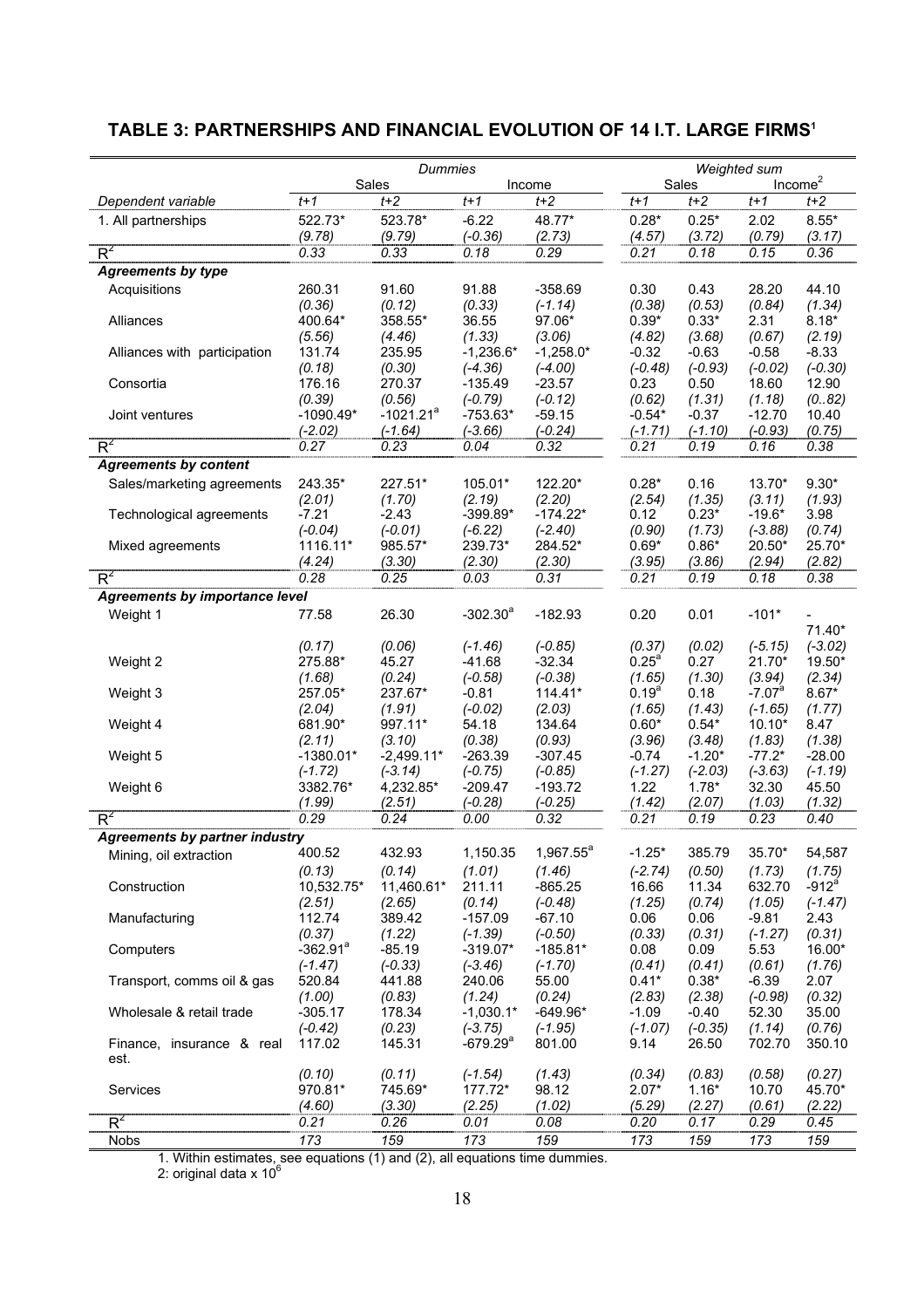|                                   | Dummies   |                 |           |           | Weighted sum <sup>1</sup> |                 |                     |                   |
|-----------------------------------|-----------|-----------------|-----------|-----------|---------------------------|-----------------|---------------------|-------------------|
|                                   |           | Sales<br>Income |           |           | <b>Sales</b>              |                 | Income <sup>2</sup> |                   |
| Dependent variable: (\$m)         | $t+I$     | $t+2$           | $t+I$     | $t+2$     | $t+I$                     | $t+2$           | $t+1$               | $t+2$             |
| 1.All partnerships                | 559.16*   | 593.29*         | 188.3*    | $-77.0$   | $5.21*$                   | $5.05^{\rm a}$  | 0.13                | 3.05              |
|                                   | (4.59)    | (4.58)          | (1.97)    | $(-0.96)$ | (1.92)                    | (1.64)          | (0.06)              | (1.28)            |
| $R^2$                             | 0.02      | 0.02            | 0.01      | 0.00      | 0.01                      | 0.01            | 0.00                | 0.00              |
| 1. Agreements by type             |           |                 |           |           |                           |                 |                     |                   |
| Acquisitions                      | 799.45    | $-1158.0$       | 1101.6*   | 3644.8*   | $-17.42$                  | $-22.20$        | 20.72               | 42.35*            |
|                                   | (0.99)    | $(-1.33)$       | (1.84)    | (5.42)    | $(-0.75)$                 | $(-0.94)$       | (1.20)              | (2.32)            |
| Alliances                         | 157.94    | 180.67          | $-7.98$   | 116.86    | 3.00                      | $5.36*$         | $-0.23$             | 2.76              |
|                                   | (1.28)    | (1.32)          | $(-0.09)$ | (1.11)    | (1.07)                    | (1.68)          | $(-0.1)$            | (1.12)            |
| Alliances with participation      | 1939.7*   | 3196.2*         | $-31.50$  | 293.8     | 8.38                      | 11.59           | $-16.02$            | 4.22              |
|                                   | (1.99)    | (3.14)          | $(-0.04)$ | (0.38)    | (0.37)                    | (0.42)          | $(-0.9)$            | (0.20)            |
| Consortia                         | 2658.7*   | 1816.5*         | 481.82    | 390.4     | 78.79*                    | 11.05           | 19.69*              | 6.44              |
|                                   | (3.80)    | (2.39)          | (0.95)    | (0.67)    | (5.48)                    | (0.55)          | (1.85)              | (0.41)            |
| Joint ventures                    | 1302.3*   | $-994.6$        | $-141.03$ | $-322.4$  | 13.02                     | 0.64            | $-0.57$             | 0.28              |
|                                   | (1.83)    | $(-1.3)$        | $(-0.27)$ | $(-0.54)$ | (1.04)                    | (0.05)          | $(-0.0)$            | (0.03)            |
| $R^2$                             | 0.02      | 0.01            | 0.00      | 0.02      | 0.02                      | 0.01            | 0.00                | 0.00              |
| 2. Agreements by content          |           |                 |           |           |                           |                 |                     |                   |
| Sales/marketing agreements        | 11.57     | 4.93            | $-93.99$  | $-156.26$ | $11.61*$                  | $17.31*$        | $9.69*$             | 18.97*            |
|                                   | (0.07)    | (0.03)          | $(-0.73)$ | $(-1.05)$ | (1.74)                    | (2.40)          | (1.98)              | (3.41)            |
| Technological agreements          | 837.11*   | 456.62*         | 7.59      | 210.93    | $-4.17$                   | $-2.06$         | $-3.85$             | $-7.03*$          |
|                                   | (3.90)    | (2.02)          | (0.05)    | (1.21)    | $(-1.02)$                 | $(-0.42)$       | $(-1.3)$            | $(-1.9)$          |
| Mixed agreements                  | 34.29     | 530.83          | 522.64*   | 1409*     | $15.40*$                  | 6.90            | 0.52                | 6.67 <sup>a</sup> |
|                                   | (0.99)    | (1.33)          | (2.04)    | (4.62)    | (3.17)                    | (1.27)          | (0.15)              | (1.60)            |
| $R^2$                             | 0.02      | 0.02            | 0.00      | 0.01      | 0.02                      | 0.01            | 0.00                | 0.01              |
| 3. Agreements by importance level |           |                 |           |           |                           |                 |                     |                   |
| Weight 1                          | 699.66    | 148.86*         | 203.95    | 167.48    | 12.00                     | $25.72^{\rm a}$ | 7.21                | 9.45              |
|                                   | (1.22)    | (2.33)          | (0.48)    | (0.34)    | (0.84)                    | (1.50)          | (0.68)              | (0.71)            |
| Weight 2                          | $-110.36$ | $-326.11$       | 61.66     | 385.33*   | $-9.96*$                  | $-10.8*$        | $-4.30$             | 1.56              |
|                                   | $(-0.48)$ | $(-1.32)$       | (0.36)    | (2.01)    | $(-1.8)$                  | $(-1.7)$        | $(-1.1)$            | (0.32)            |
| Weight 3                          | 640.95*   | 586.38*         | $-0.12$   | $-57.21$  | $16.25*$                  | 18.05*          | 2.19                | 1.23              |
|                                   | (3.28)    | (2.73)          | (0.00)    | $(-0.35)$ | (4.14)                    | (4.06)          | (0.75)              | (0.36)            |
| Weight 4                          | $-114.40$ | $-476.87$       | $-46.35$  | 376.44    | $-4.98$                   | $-18.2*$        | $-1.09$             | 9.83              |
|                                   | $(-0.35)$ | $(-1.33)$       | $(-0.19)$ | (1.36)    | $(-0.7)$                  | $(-2.4)$        | $(-0.2)$            | (1.67)            |
| Weight 5                          | 1423.8*   | 1105.3          | 60.86     | 777.1     | $-58.8*$                  | $-10.24$        | 7.98                | 16.29             |
|                                   | (1.78)    | (1.32)          | (0.10)    | (1.19)    | $(-1.8)$                  | $(-0.3)$        | (0.34)              | (0.64)            |
| Weight 6                          | $-4014^a$ | $-2441$         | 422.18    | 1684.2    | $-79.6*$                  | $-62.2^a$       | 18.66               | 33.74             |
|                                   | $(-1.56)$ | $(-0.95)$       | (0.22)    | (0.85)    | $(-1.9)$                  | $(-1.5)$        | (0.60)              | (1.03)            |
| $R^2$                             | 0.01      | $0.01\,$        | 0.00      | 0.01      | 0.01                      | $0.01\,$        | $0.00\,$            | $0.00\,$          |
| nobs                              | 1880      | 1742            | 1903      | 1764      | 1609                      | 1268            | 1634                | 1293              |

## **TABLE 4: PARTNERSHIPS AND FINANCIAL EVOLUTION OF PARTNER FIRMS1**

1. Within estimates, see equations (1) and (2), all equations include time dummies.

2. original data x  $10<sup>9</sup>$